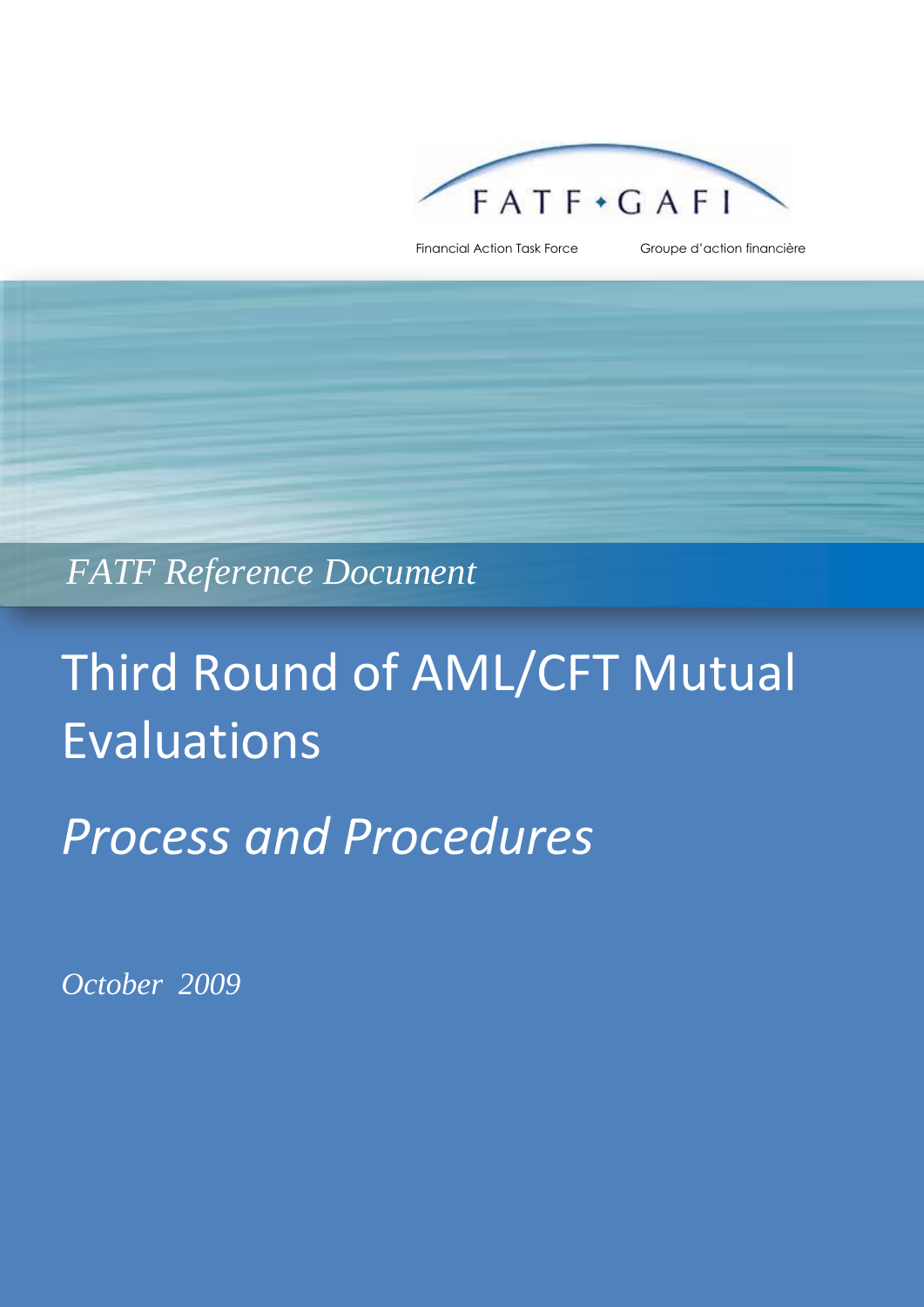

### THE FINANCIAL ACTION TASK FORCE (FATF)

The Financial Action Task Force (FATF) is an independent inter-governmental body that develops and promotes policies to protect the global financial system against money laundering and terrorist financing. Recommendations issued by the FATF define criminal justice and regulatory measures that should be implemented to counter this problem. These Recommendations also include international co-operation and preventive measures to be taken by financial institutions and others such as casinos, real estate dealers, lawyers and accountants. The FATF Recommendations are recognised as the global anti-money laundering (AML) and counter-terrorist financing (CFT) standard.

For more information about the FATF, please visit the website:

**WWW.FATF-GAFI.ORG**

© 2009 FATF/OECD. All rights reserved. No reproduction or translation of this publication may be made without prior written permission.

Applications for such permission, for all or part of this publication, should be made to the FATF Secretariat, 2 rue André Pascal 75775 Paris Cedex 16, France (fax: +33 1 44 30 61 37 or e-mail: [contact@fatf-gafi.org\)](mailto:contact@fatf-gafi.org).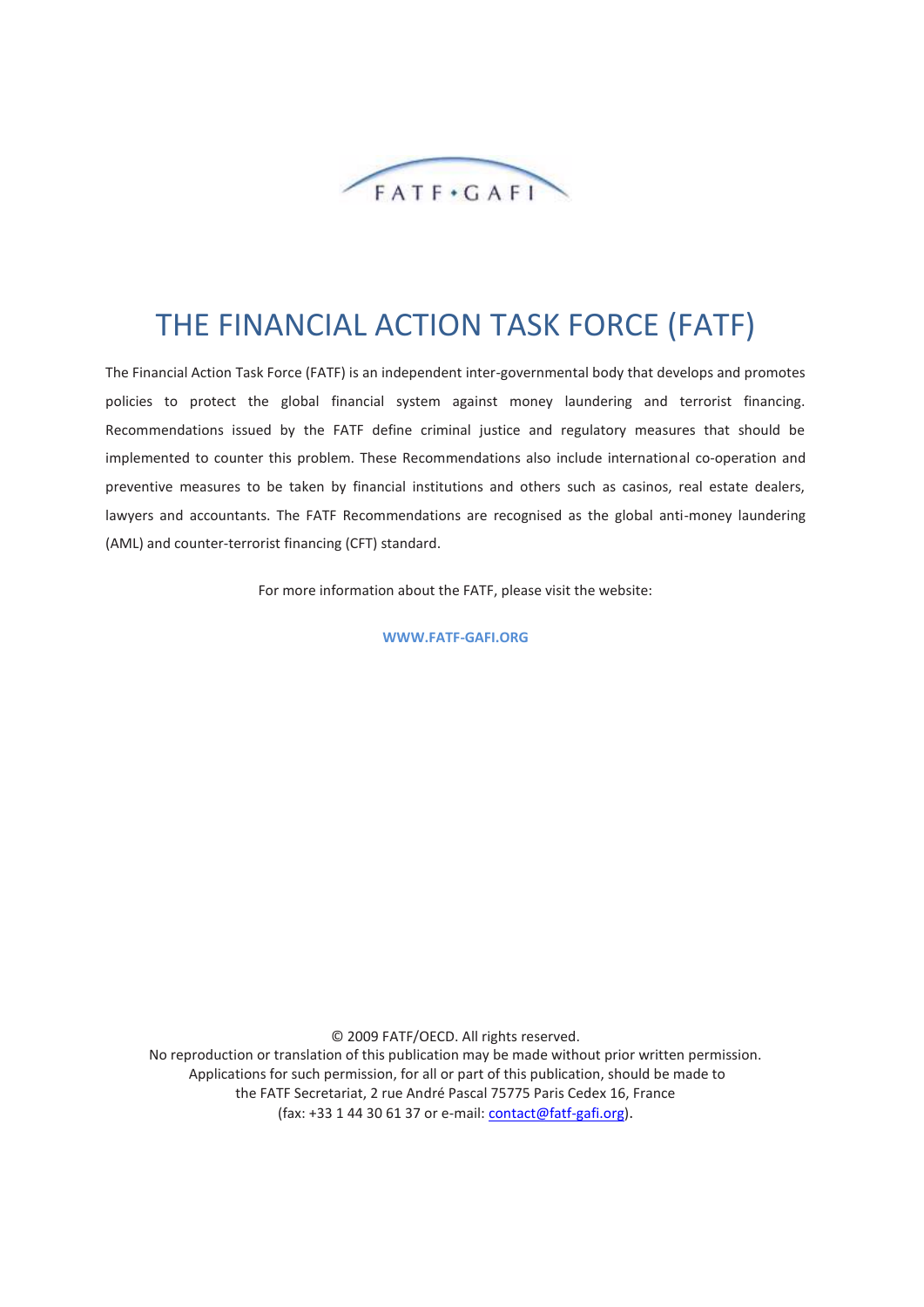#### **THIRD ROUND OF AML/CFT MUTUAL EVALUATIONS PROCESS AND PROCEDURES**

#### **Introduction**

1. The FATF is conducting a third round of mutual evaluations for its members based on the FATF Forty Recommendations 2003 and the Nine Special Recommendations on Terrorist Financing 2001, and using the AML/CFT Methodology 2004, as amended from time to time. This paper sets out the process and procedures that are the basis for the third round of mutual evaluations, and covers the following issues:

- a) the underlying scope, objectives and principles;
- b) changes in the FATF standards;
- c) the evaluation schedule;
- d) the procedures and steps in the evaluation process;
- e) processes for follow-up of mutual evaluations;
- f) joint evaluations; and
- g) IFI assessments of FATF members and co-ordination with the FSAP process.

#### **Scope, basis and principles for the third round**

2. As set out in the Methodology, the scope of the evaluations will be to assess whether the necessary laws, regulations or other measures required under the essential criteria are in force and effect, that there has been a full and proper implementation of all the necessary measures, and that the AML/CFT system as implemented is effective.

3. There are a number of general objectives and principles that govern FATF mutual evaluations. The process and procedures should:

- a) produce objective and accurate reports of a high standard in a timely way;
- b) ensure that there is a level playing field, whereby mutual evaluation reports, including the summaries are consistent, especially with respect to the findings and ratings;
- c) ensure that there is equality of treatment, both in terms of process and results, for all countries assessed;
- d) seek to ensure that the overall evaluation and assessment exercises conducted by all relevant organisations and bodies (FATF, IMF, World Bank, FSRBs) are not duplicative;
- e) have sufficient clarity and transparency; to encourage the implementation of higher standards, to identify and promote good and effective practices, and to alert governments and the private sector to areas of weakness or deficiency;
- f) be sufficiently streamlined and efficient, so as to ensure that there are no unnecessary delays or duplication in the process and that resources are used effectively.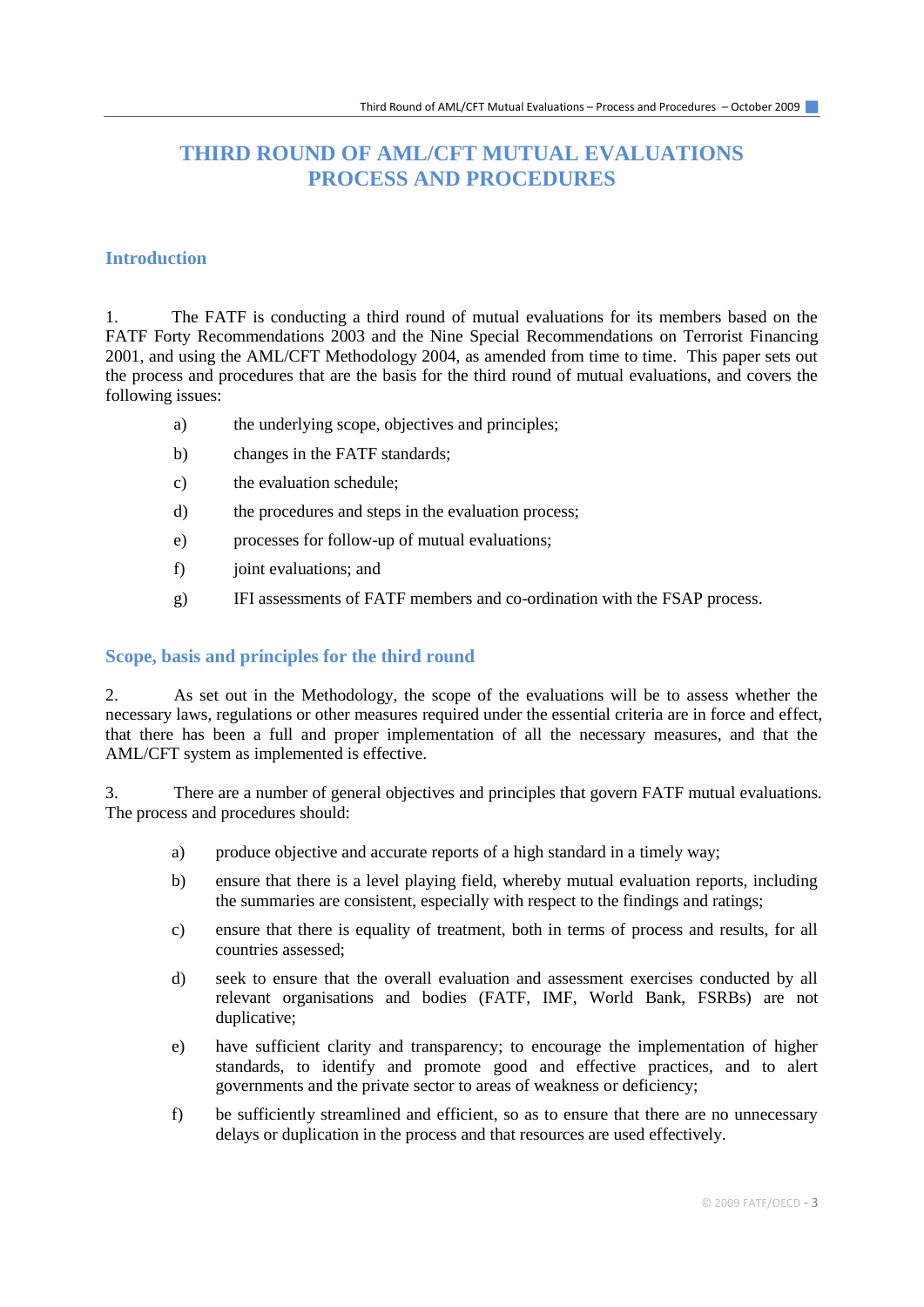#### **Change of FATF standards**

4. Ongoing work within the FATF could lead to further changes to either the Recommendations or the Interpretative Notes, which in turn would require a change in the Methodology. Members that are being evaluated after the date of any changes will be evaluated on the basis of the Recommendations and Interpretative Notes and the 2004 Methodology as they exist at the date on which the country's mutual evaluation questionnaire is sent to the Secretariat. Even where the standards are amended after that date, countries may choose to be evaluated on the revised standards. The report should state if an assessment has been made against new or recently amended standards i.e. revised within six months prior to the on-site visit. To ensure that there is equality of treatment, if members have been evaluated prior to that date, and the relevant change has not been assessed or addressed, the revised elements of such members systems could be assessed as part of the follow up process (see section V below).

#### **Schedule for the third round**

5. The schedule of mutual evaluations for the third round, and the number of evaluations to be prepared each year is primarily governed by the number of mutual evaluation reports (MER) that can be discussed at each Plenary meeting, and by the need to complete the entire round in a reasonable timeframe. FATF members have reaffirmed the importance of the mutual evaluation process and the need to ensure that there is a thorough and productive discussion of mutual evaluation reports in the Plenary. The discussion of each report is likely, on average, to take 2-3 hours of Plenary time, and members will normally discuss two evaluations per Plenary, but could on an exceptional basis discuss three reports.

6. A schedule of mutual evaluations showing the fixed or proposed date of the on-site visit and the date for the Plenary discussion of the MER will be provided to WGEI and updated for each Plenary. The criteria underlying the sequence of evaluations are:

- The need to avoid duplication Countries that have had recent FATF evaluations or assessments by the IFIs should not normally have to substantially duplicate that process by having another evaluation soon thereafter.
- The scheduled date of any possible FSAP mission As the summary of the evaluation is used as the basis of the ROSC, it is desirable that there is a reasonable proximity between the date of the FSAP and the date of a mutual evaluation. The Fund/Bank's general approach is that mutual evaluation reports that are adopted within 18 months of FSAP documents being provided to the IFI Boards would be satisfactory. The schedule has therefore been designed to try to accommodate FSAP dates (where these are known), but members should equally ensure that if mutual evaluation dates are fixed, dates for possible FSAPs are fixed within reasonable proximity. A fuller discussion of co-ordination of the mutual evaluation and FSAP processes is set out in sections VIII and IX.
- The date of the last mutual evaluation  $-$  if this was conducted early in the second round, then consideration could be given to an earlier evaluation during the final round.
- Members' views on their preferred date members are consulted on the possible dates for on-site visits and Plenary discussion of their MER, and this is taken into account in the schedule.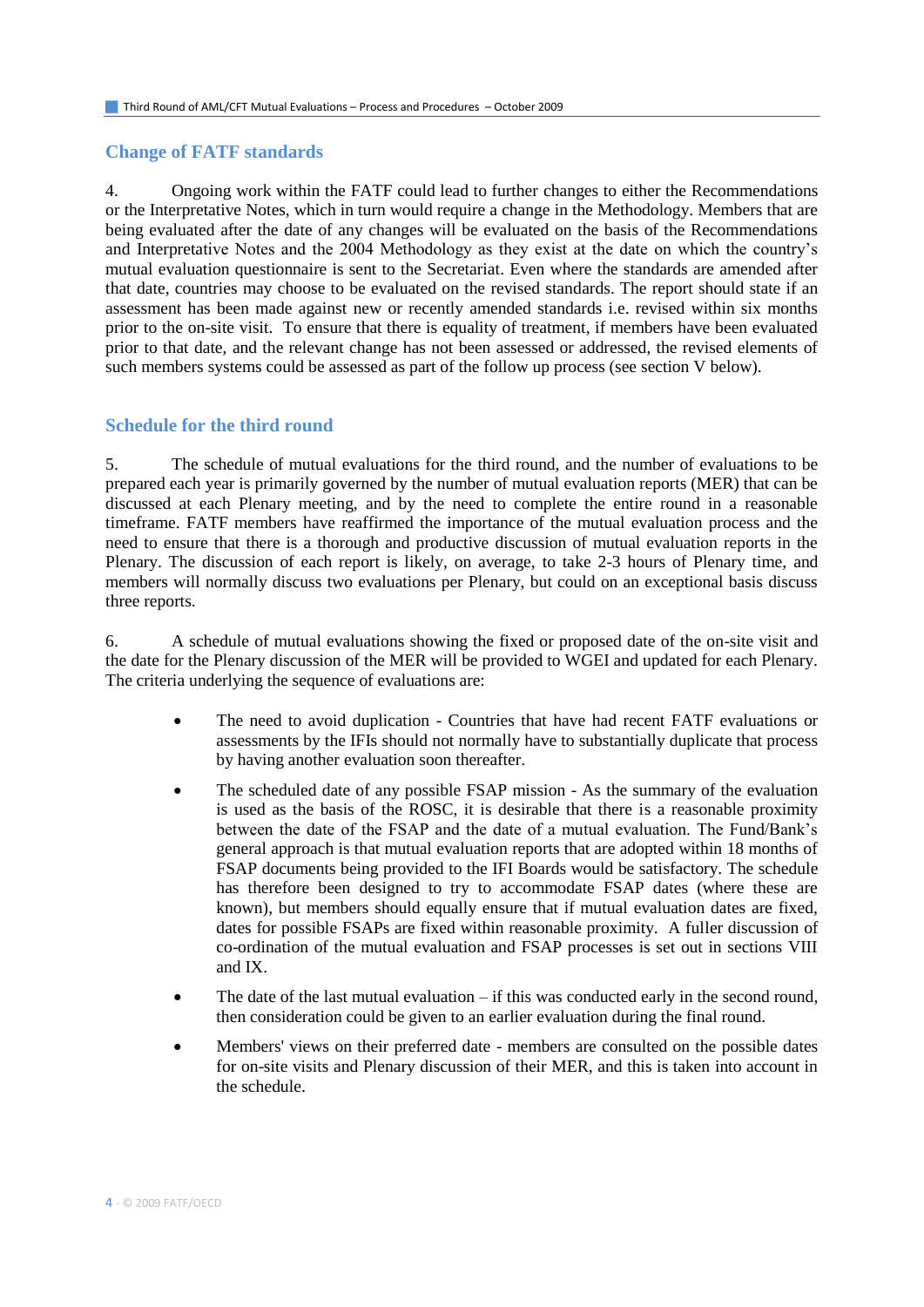#### **Procedures and steps in the evaluation process**

#### *Preparation for the on-site visit*

l

7. A summary of the steps in the FATF mutual evaluation process are set out at Annex 1. Those steps are described more fully below. It is strongly recommended that FSRBs should adopt broadly similar procedures.

8. The Secretariat will fix precise dates for the evaluation in consultation with the country. The country will advise whether they wish to conduct the evaluation in English or French. The mutual evaluation questionnaire (MEQ)(Annex 1, Handbook) follows a standard format, and should be downloaded directly from the website by the country authorities. The response to the questionnaire must be submitted to the Secretariat at least two (2) months before the on-site visit.

9. The questionnaire format is intended to facilitate the preparation of a response, which can provide key information for the on-site visit and form the basis for the initial outline draft of the MER to be prepared by the Secretariat. It does not ask detailed questions, but countries must set out fully how they meet each Methodology criterion. It is very important that countries provide a full description of their AML/CFT system, covering all the essential criteria, and provide a detailed description (and analysis where appropriate) of the relevant measures, including appropriate citations from supporting laws or other material. All necessary laws, regulations, guidelines and other relevant documents should be available in the language of the evaluation and the original language, and both these documents and the MEQ should be provided in an electronic format. If there is a joint evaluation with another body, the Secretariat will forward all the relevant documents to the assessors and the Secretariat of any other body participating in the evaluation.

10. Unless allowed for otherwise under FATF procedures, documents produced: (a) by an assessed country during a mutual evaluation exercise, (*e.g.* documents describing a country's regime or threats faced, responses to the Mutual Evaluation Questionnaire, or responses to assessors' queries); and (b) by the FATF Secretariat or assessors (*e.g.* reports from assessors, draft Mutual Evaluation Reports etc) should be treated as confidential and should not be made publicly available, unless the assessed country (for documents under (a) above) or the Secretariat (for documents under (b) above) consents to their release.

11. The assessors are selected by the President through the Secretariat, and this will normally be completed several weeks before the evaluation. Evaluation teams will usually consist of four expert assessors (a legal, two financial and a law enforcement expert), principally drawn from FATF members, as well as members of the FATF Secretariat. In selecting the assessors, account is taken of the expertise and background of each assessor, the language of the evaluation, the nature of the legal system (civil law or common law) and the specific characteristics of the jurisdiction (size, geographical location). Greater detail on the composition, roles and functions of the assessors are set out in the Handbook. It is the objective that, where possible, and unless they have other relevant evaluation experience, assessors should have been to a training seminar before they conduct a mutual evaluation.

12. In joint evaluations, the assessment team is made up of experts from both the FATF and an FSRB or members (see section VII). For some other FATF evaluations, the Secretariat could invite participation (if the evaluated country is agreeable) by an expert from an  $FSRB<sup>1</sup>$  (on the basis of reciprocity). Occasionally, FSRB experts or their secretariats could also be permitted to take part as observers. This increases the co-operation with FSRBs, and in particular allows FSRBs that have less experience to give some of their assessors or their Secretariat "on the job training", by having the

<sup>1</sup> Participation (on a reciprocal basis) of experts from other observers that are conducting assessments, such as UNCTED, could be considered on an exceptional basis.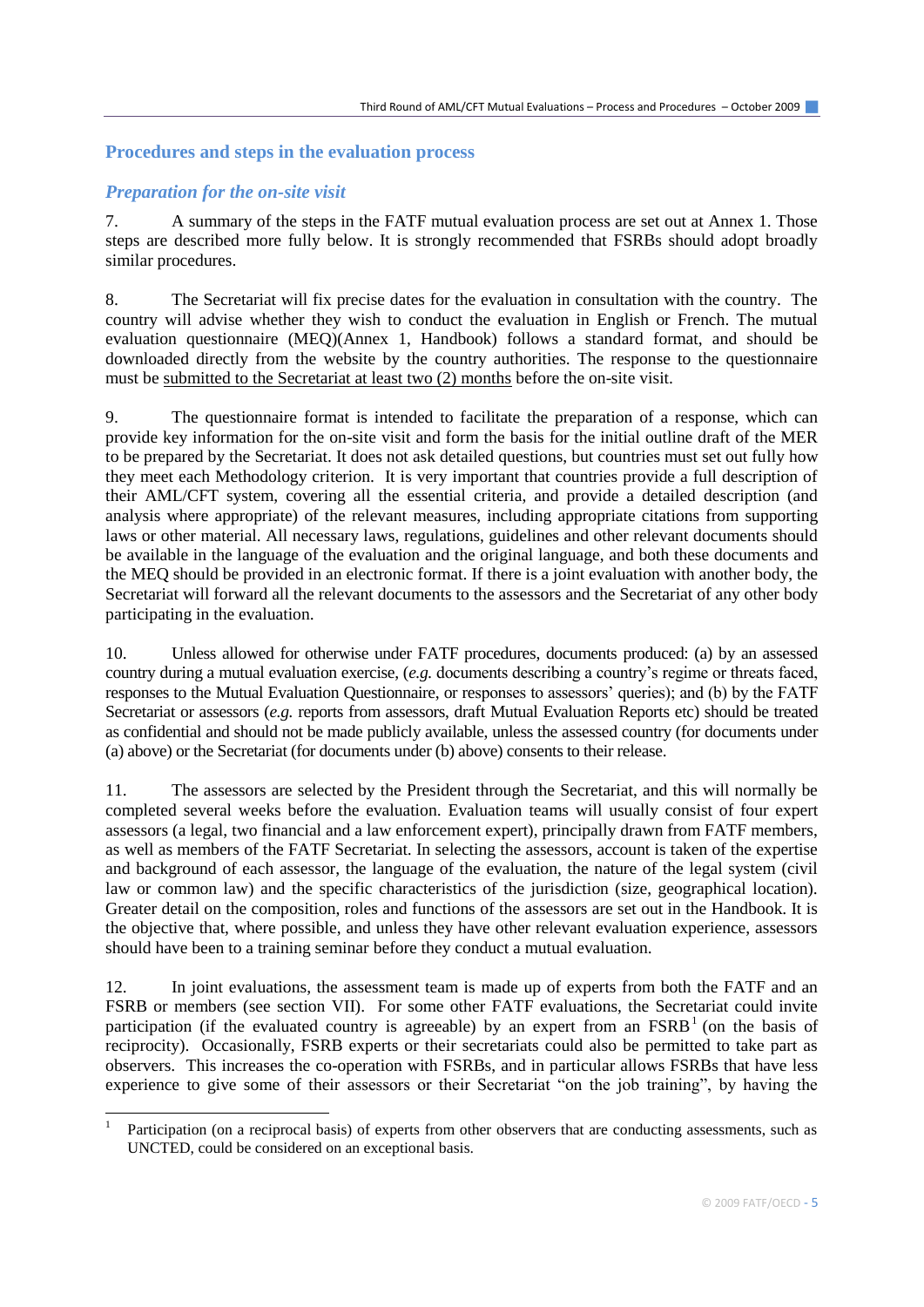opportunity to work with experienced assessors from FATF member countries. As the size of any team should remain limited for practical and logistical reasons, it is proposed that no more than one observer should participate on an evaluation.

13. Due to the nature of the peer review process, the Secretariat will work to ensure that the mutuality of the process is maintained. A list of assessors will be kept, and the Secretariat will try to keep the process a mutual one, in which all members provide an expert for at least one mutual evaluation, though it would be better if the workload could be more evenly spread.

14. Members and FSRBs<sup>2</sup> will be invited to provide information on their experience of international co-operation with the country being evaluated or any other issues that they would like to see raised and discussed during the on-site visit. This information will be sought biannually, for any evaluations/assessments scheduled for the following six months. Responses will be made available to the assessment team and the assessed country.

15. The jurisdiction must prepare a draft programme of meetings for the on-site visit and send it to the Secretariat no later than one month before the on-site visit (see the Handbook for a list of the types of authorities that need to be met). Where practical, meetings could be held in the premises of the agency/organisation being met, since this allows the assessors to meet the widest possible range of staff and to obtain information more easily. However, for some evaluations travelling between venues can be time consuming and wasteful, and it is suggested that generally, unless venues are in close proximity, there should be no more than 2-3 venues per day. Based on the draft programme sent by the examined country, the assessors, the country and the Secretariat will work to agree the schedule of meetings as soon as possible prior to the on-site visit. The assessors and/or Secretariat may request such additional meetings as they believe are necessary.

16. Both in terms of the programme and more generally, the time required for interpretation, and for translation of documents, must be taken into account. Where English or French is not the native language of the assessed country, the process of translation of relevant laws, regulations and other documents should start at an early stage. Relevant laws or other documents should also be provided in the language of the country. During the on-site visit there also needs to be professional and well prepared translators if the country experts are not fluent in the relevant language.

17. Countries are required to provide information on the measures that they have taken in response to their last evaluation report (see the Handbook, s.1.5.d). In addition, issues may come to the attention of the evaluation team which they want to raise with the country prior to the evaluation. Any supplementary questions of this nature should be sent to the country at least four weeks prior to the onsite visit, and responses provided no later than one week prior to the visit.

18. In order to expedite the whole mutual evaluation process, and to ensure that there is sufficient time between the on-site visit and the discussion of the report in the Plenary, the Secretariat will turn the MEQ response into an initial outline draft of the MER in the two months following the receipt of the response. This initial draft will be provided to the assessors no later than one week prior to the on-site, and will also contain a list of any issues which need to be clarified/discussed during the evaluation.

l 2 FSRBs and their members will only be invited to provide this information where they are willing to reciprocally invite FATF members to provide the same type of information in relation to their mutual evaluations. Currently Moneyval, CFATF and the IMF invite FATF members to provide such information.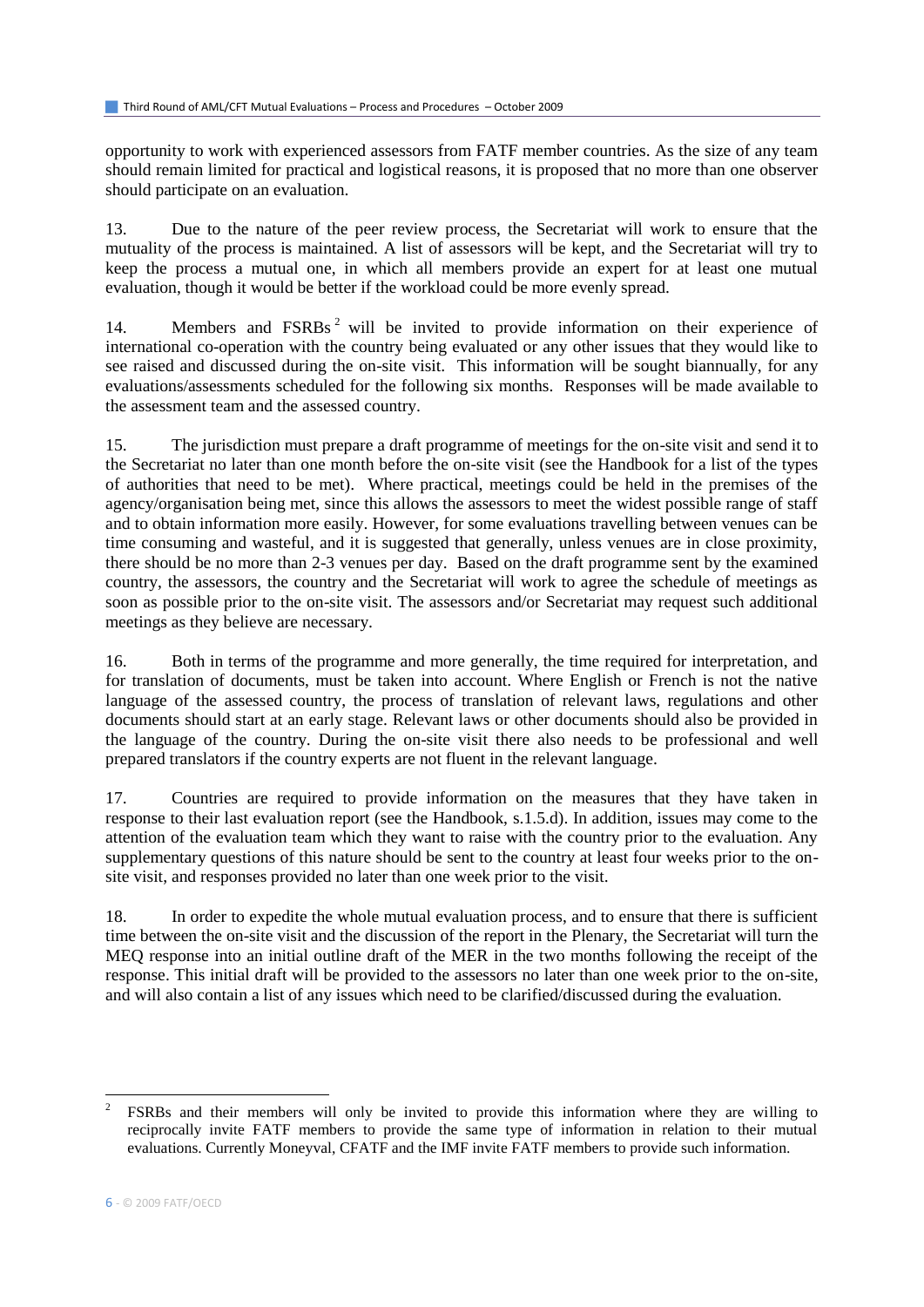#### *On-site visit*

19. The on-site visit provides the best opportunity to clarify issues relating to the country's AML/CFT system, and assessors need to be fully prepared to not only examine the laws, regulations, guidelines and institutional measures, but to also review the effectiveness of the system. Assessors must be cognisant that different countries may adopt different approaches to meeting the FATF standards, and so need to be open and flexible, and seek to avoid narrow comparisons with their own national solutions*.* 

20. Experience has shown that a minimum of 7-8 days of meetings is appropriate for countries with developed AML/CFT systems. On-site visits thus allow for:

- an initial half day preparatory meeting between the Secretariat and assessors;
- followed by up to eight days of meetings with representatives of the country; and
- finally 1-2 days where the Secretariat and assessors work on the draft outline MER, ensure that all the major issues that arose during the evaluation are noted in the report, and discuss and agree ratings for  $40 + 9$  Recommendations.

The total length of the mission for a normal evaluation is therefore likely to be in the order of 10 days, but this could be extended for large or complex jurisdictions.

21. During the evaluation, it is important that the country being evaluated, and the specific agencies being met, ensure that appropriate staff are available for each meeting. It can also be useful for the team if they are provided with a specific meeting room for the duration of the on-site mission. The room should have photocopying, printing and other basic facilities, as well as internet access.

22. The meetings with the private sector are an important part of the visit, and generally, the assessors should be given the opportunity to meet with the various representatives of associations and institutions in private, and without a government official present. The team may also request that meetings with certain government agencies are restricted to those agencies only.

#### *Preparation of draft MER – post on-site*

23. The period between the end of the on-site visit and the discussion of the draft mutual evaluation report at the Plenary meeting should be a minimum of six months, and should preferably extend to seven months. Only in exceptional cases, and based on justified circumstances, should a shorter period of time be allowed for. The steps in finalising a draft report for discussion at a Plenary, and the approximate time that is required for each step, are as follows (see also Annex 1):

- a) Assessors to send their additional remarks on the draft MER (as discussed on-site) to the Secretariat (3 weeks).
- b) Preparation of a draft MER by the Secretariat, which is sent to the assessors for comment (5 weeks).
- c) Assessors to provide comments on the draft MER to the Secretariat (2 weeks).
- d) Revision of the draft report by the Secretariat based on these comments, and the draft report then to be sent to the country and to the assessors (1 week).
- e) Country to provide comments to the Secretariat, which are forwarded to the assessors for their views (5 weeks). Within this time, the Secretariat will also have prepared the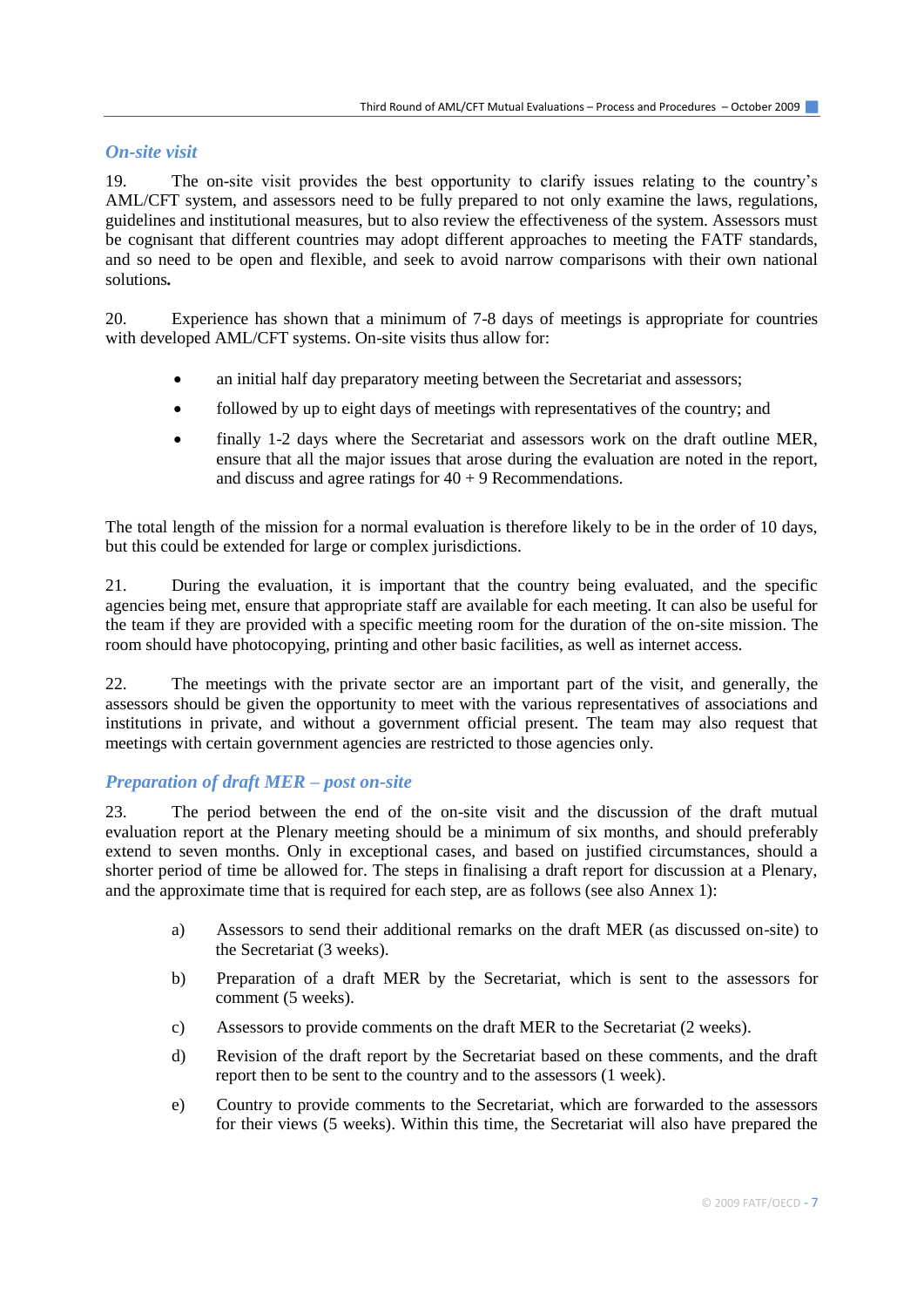draft Executive Summary, sent this to the assessors, received their comments and provided the draft summary and the draft  $\text{ROSC}^3$  to the country for comment.

- f) Assessors review the country comments and liaise with the Secretariat on the changes that need to be made to the draft MER (2 weeks). At the same time the country should review the draft Executive Summary and ROSC and provide their comments to the Secretariat (which will be forwarded to the assessors).
- g) The assessors review the country comments on the Executive Summary and ROSC and liaise with the Secretariat on the changes that need to be made. The Secretariat revises the MER, the Executive Summary and ROSC based on the assessors comments (1-2 weeks) and sends it to the assessed country and the assessment team.
- h) Where requested by the assessed country, the assessment team (including Secretariat) and the country can meet by teleconference and/or face to face to further discuss the draft report. Any face to face meeting should occur at least seven weeks before the Plenary, and at least one week prior to any such meeting the country must provide a  $2<sup>nd</sup>$ set of comments and other relevant material in writing to the assessment team.
- i) The draft MER, the Executive Summary and ROSC are sent to all members and observers at least one month prior to Plenary. Where other assessment bodies are conducting AML/CFT evaluations/assessments, it is expected that they would reciprocate and provide copies of any such reports to the FATF. For IFI purposes, and to coordinate with the FSAP process, an IFI proforma review of the ROSC summary will be made prior to the Plenary meeting, and comments provided to the country, the Secretariat and assessors (at least one week prior to Plenary).

Although the times suggested are not rigid rules, they do provide guidance on what is required if reports are to be prepared within a reasonable timeframe and in sufficient time for discussion at the meeting.

24. It is important to note that both the assessors and the country need to respect the timetables, since delays may significantly impact the ability of the Plenary to discuss the report in a meaningful way. The draft schedule of evaluations has been prepared so as to allow enough time between the onsite visit and the Plenary discussion, however a failure to respect the timetables may mean that this would not be the case. By agreeing to participate in the mutual evaluation process, the country and the assessors undertake to meet the necessary deadlines and to provide full and accurate responses, reports or other material as required under the agreed procedure. Where there is a failure to comply with the agreed deadlines, then the following actions could be taken (depending on the nature of the default):

- a) Failure by the country to provide a timely or sufficiently detailed response to the MEQ could lead to deferment of the mutual evaluation and the FATF President may write to the head of delegation or the relevant Minister in the country. The Plenary is to be advised as to reasons for deferral, and publicity could be given to the deferment (as appropriate).
- b) Failure by the country to provide a timely response to the draft MER the President may write a letter to the head of delegation or the relevant Minister in the country.

l

<sup>3</sup> The format for the Executive Summary is contained in the revised Handbook. In order to ensure consistency and to make the process as efficient as possible, the substantive text of the Executive Summary and the ROSC should be the same, though minor formal changes could be made. See Section IX for more details.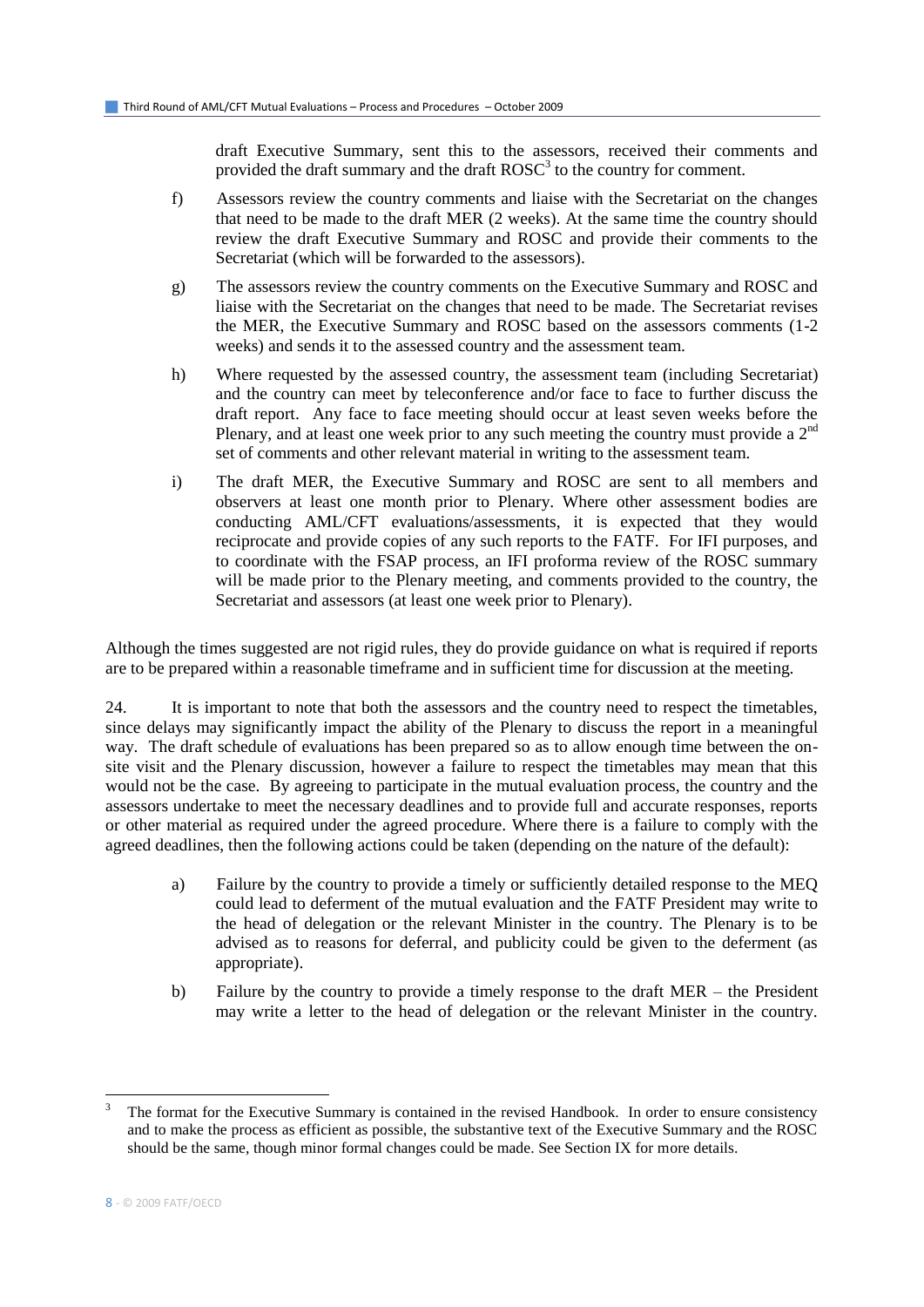Where the delay results in a report not being discussed, the Plenary is to be advised of the reasons for deferral<sup>4</sup>.

- c) Failure by the assessors to provide timely or sufficiently detailed reports or responses at any stage of the mutual evaluation process – President may write a letter to the head of delegation of the assessor.
- d) Failure by the Secretariat to provide timely reports at any stage of the mutual evaluation process – President may liaise with the FATF Executive Secretary.

The Secretariat will keep the Presidency advised of any failures so that the President can respond in an effective and timely way.

#### *The Expert Review Group (ERG) Process*

l

25. The key objective of the ERG, which meets immediately prior to the Plenary, is to identify and highlight the main/key issues arising in each MER, as well as inconsistencies with other MERs with a view to enhance discussion and resolution of those issues at the Plenary in an equitable manner. The main/key issues to be highlighted by the ERG should include, inter alia:

- Identifying all remaining areas of disagreement between the assessed country and the assessment team, as well as the main issues behind these positions;
- Noting inconsistencies with other MER;
- Noting important areas deserving a discussion in the Plenary;
- Identifying any issues that require interpretation/clarification of the FATF standards, the 2004 Methodology (including "horizontal issues") or regarding FATF procedures.

26. The Secretariat will prepare a short written report summarizing the ERG discussion, which will identify clearly the most important issues to be discussed at the Plenary. The report on the ERG discussion will help define and focus the order of the discussion at the Plenary. At the Plenary all delegations will still be able to raise any issue with respect to the report.

- 27. There are also a number of other objectives/principles that underlie the ERG's work:
	- a) The ERG has no decision-making powers on a mutual evaluation report or assessment. The Plenary is the only body where decisions on a mutual evaluation/assessment report take place.
	- b) The ERG should not censor, overrule or "second-guess" the assessment teams, nor should the ERG function as a broker between the assessment team and the country.
	- c) The ERG will identify the key issues for discussion in the Plenary taking into account any comments by the assessed country/assessment team/Secretariat (in particular all areas where the assessed country disagrees with the report or identifies inconsistencies with other reports), and the written comments received in advance from FATF delegations.
	- d) The process must ensure high quality, consistent MERs, and create a more efficient/effective process both in terms of Plenary discussion and overall. Reviewing

<sup>4</sup> A table setting out the timelines of the various steps in the evaluation process should be provided to the Plenary.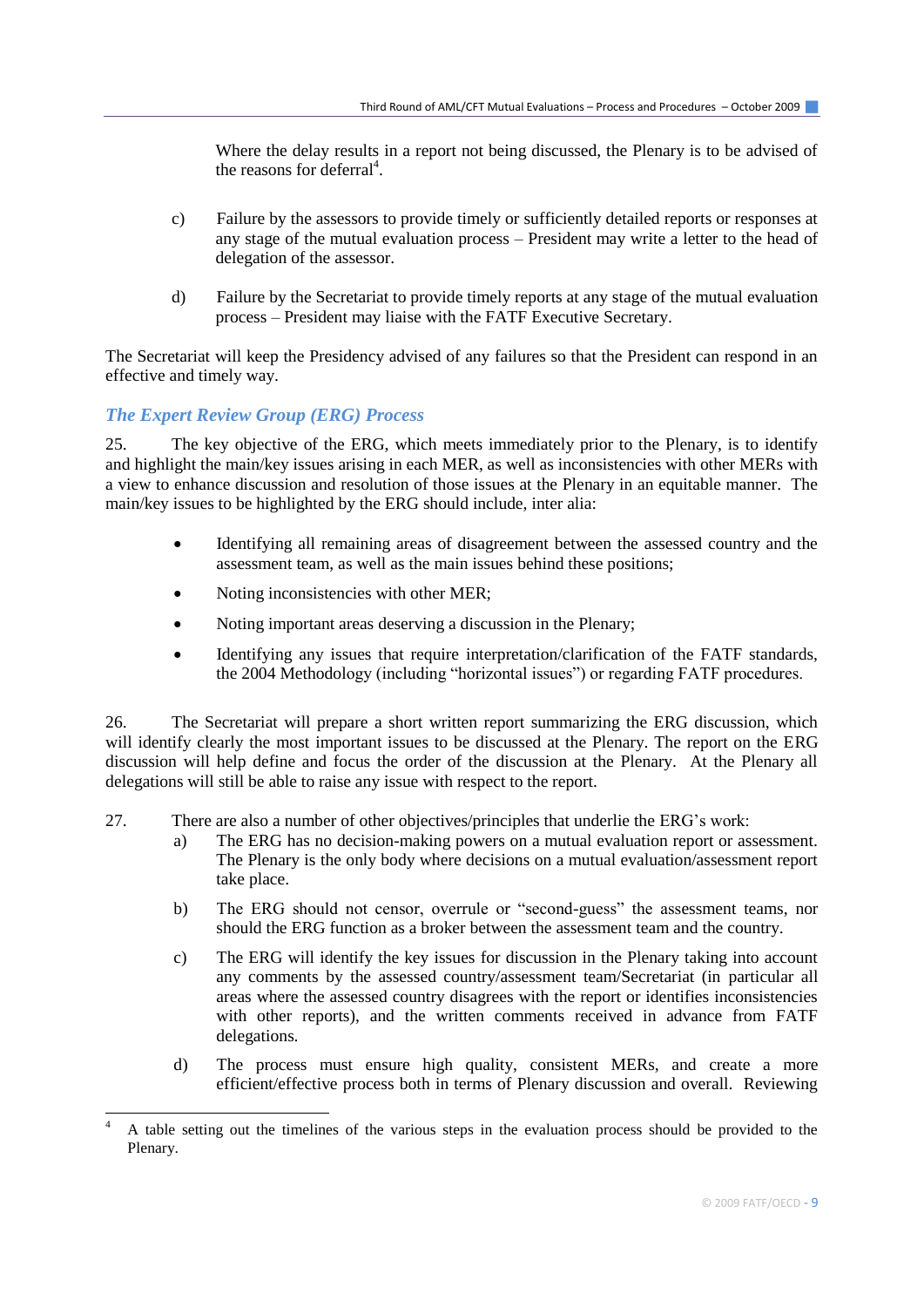an MER (150+ pages), annexes and underlying laws will require a significant commitment from the persons in the ERG.

- e) All FATF mutual evaluation reports will be reviewed by an ERG prior to the FATF Plenary discussion, including joint reports with FSRBs and assessment reports prepared by the IMF or the World Bank.
- 28. The practical arrangements for the ERG are as follows:
	- a) For each Plenary, an ERG composed of 5 to 7 experienced experts from interested FATF members (other than the assessed countries), one interested FSRB, and/or the IMF/World Bank will be set up to review the MERs to be discussed at the Plenary. The ERG will discuss each draft MER on its agenda in the presence of representatives of the assessed country, the Secretariat and the assessment team<sup>5</sup>. The ERG will be chaired by one of the co-chairs of the Working Group on Evaluations and Implementation..
	- b) The ERG for each Plenary should be composed of experienced experts from different delegations, taking into account regional balance, and from different expertise (legal, financial, law enforcement). The Secretariat will ensure that there is a sufficient rotation in the participation in ERG to allow every FATF Member to have a chance to participate in this process if they wish. The Secretariat will progressively put together a general roster of experts to ensure good participation in the ERG at each Plenary.
	- c) The Secretariat report based on the ERG discussion about the priorities for the Plenary should be clear and self-explanatory. It should be distributed to delegations as soon as possible, before the start of the Plenary.
	- d) The Secretariat (having significant responsibilities in ensuring quality and consistency) will co-ordinate ERG meetings, and will provide an interface between the ERG, the assessment team and the country.

#### *The Plenary meeting*

29. Although the assessment team and the country should endeavour to agree the draft mutual evaluation report prior to it being sent to delegations, there may be exceptional circumstances when the country delegation, the assessors and the Secretariat will need to meet on the margins of the Plenary to try to agree the final text of the MER and the summary (including the ROSC). These final amendments should be made available to delegations as soon as possible. Any issue that is not agreed should be presented through the ERG process or if the issue is a minor one, in a separate document.

30. The procedure for the discussion of the draft mutual evaluation report and the executive summary (including a set of key findings<sup>6</sup>) at the Plenary meeting will be as follows:

- a) Assessment team introduces itself and one of the assessors chosen by the assessment team briefly presents in high level terms the key issues from the report. The team will have the opportunity to intervene/comment on any issue concerning the MER.
- b) Assessed country makes its opening statement

 $\overline{a}$ 

<sup>5</sup> In the case of a report prepared by the IMF/WB, the IMF/WB staff who have prepared the draft report should participate in this discussion.

 $6\degree$  The key findings describe in 1-2 pages the key risks, the strengths and weaknesses of the system, and any overarching recommendations made to improve the AML/CFT regime of the country.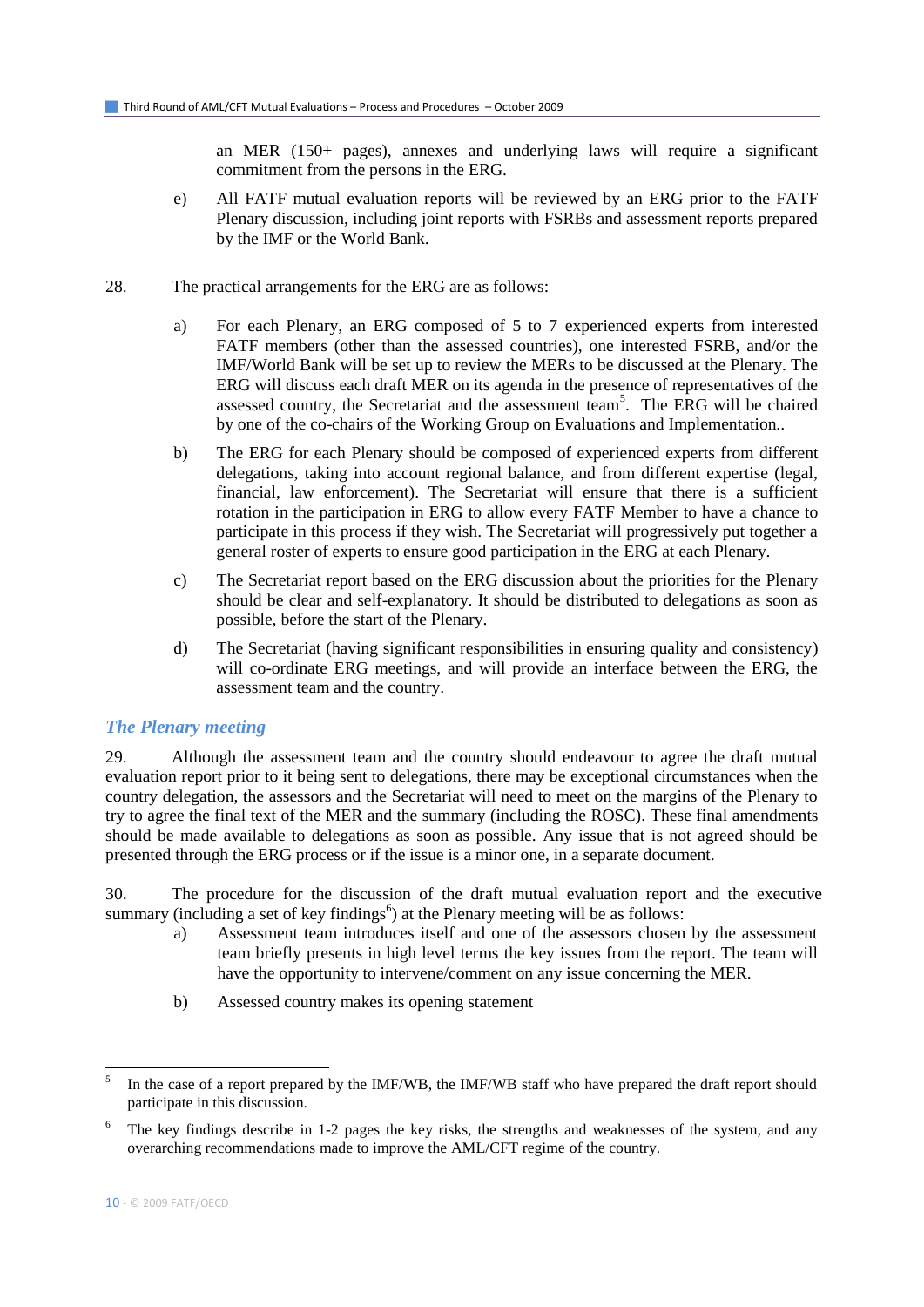- c) The Plenary discusses the issues raised in the report in sequential order:
	- i. first the key issues identified by the ERG (to be presented briefly by the Secretariat); and
	- ii. afterwards any other issues raised from the floor.
- d) The Plenary discusses the overall picture of the assessed country's AML/CFT regime, using as a focal point the key findings in the Executive Summary and agrees on the language of the key findings.
- e) The MER and the Executive Summary are agreed. If MER and summary are not agreed, then the assessors, the country and the Secretariat should prepare amendments to meet the issues raised by the Plenary.

31. The final report which is agreed is a report of the FATF, and not simply a report by the assessors. As such, the Plenary will make the final decision on the wording of any report. Plenary will give careful consideration to the views of the assessors and the country when deciding on the wording, as well as taking into account the need to ensure consistency between reports.

32. When the text of the report is agreed, the MER (including the executive summary) should be adopted by the Plenary, subject to checks for typographical or similar errors. If the text is not agreed, then the assessors, the country and the Secretariat should revise the MER and prepare an amended version which can be further discussed by the Plenary as soon as possible thereafter. Where substantive changes are required, either because additional information is required to be added, or the report has to be substantially amended, then the Plenary could decide to: (a) defer adoption of the report, and agree to have a further discussion of an amended report at the following Plenary, or (b) where the required changes are less significant, adopt the report subject to it being amended, and the amended report being approved through a written process. The Secretariat would be responsible for ensuring that all the changes agreed by the Plenary had been made. Following the discussion of the report, and prior to its formal adoption, the Plenary should discuss the nature of the follow-up measures that would be required (see section V below).

#### **Publication and other Procedures following the Plenary**

33. Following the discussion of the report at the Plenary meeting, the Secretariat will amend all documents as necessary, and will circulate a revised version of the report to the country within one week of the Plenary. Where possible, the final text of the executive summary should be agreed and finalised at the Plenary. All mutual evaluation reports and executive summaries are to be published, and this will be done at the time of or soon after the Plenary, thus giving timely publicity to an important part of the FATF's work. The report and executive summary will be published on the FATF website, and the country would be free to publish it as well. The FATF would also issue a press release on the mutual evaluation.

34. Within three weeks of receipt of the final version of the MER from the Secretariat, the country must confirm that the MER is accurate and/or advise of any typographical or similar errors in the MER. The country should also indicate at that time the date that it could be published on the FATF website. At this time, the final version of the ROSC will be sent to the IFIs, along with the country's advice concerning publication of the ROSC.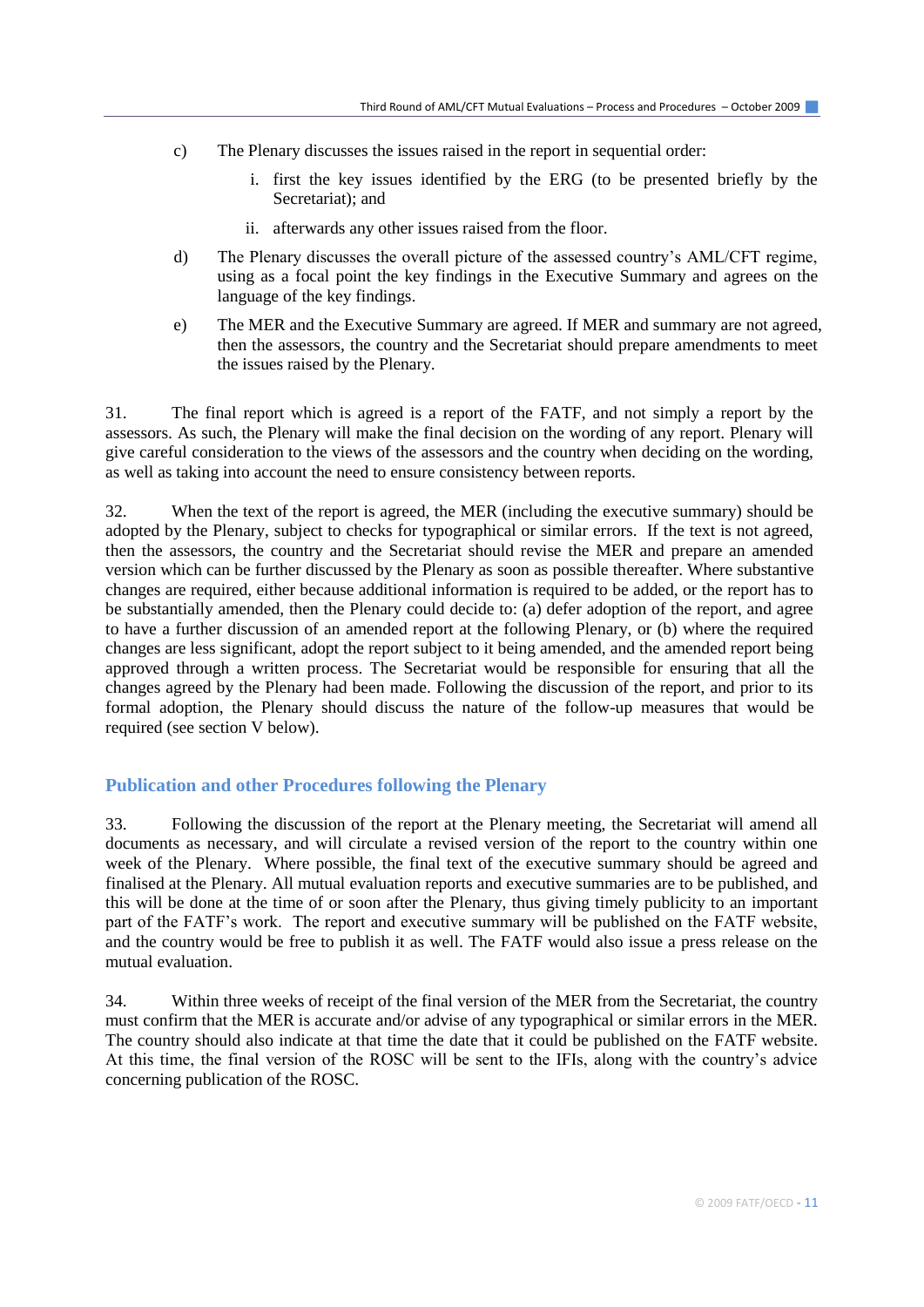#### **V. FOLLOW UP PROCESS**

35. There are three types of process that could occur following the discussion and adoption of a mutual evaluation report. The first, which is set out at paragraph 36 provides that members that are not assigned regular or enhanced follow-up should provide a biennial update of their progress in meeting the deficiencies identified in their ME or in taking other action to enhance their AML/CFT regime, starting two years after their MER is discussed. The second process of regular follow-up is set out in paragraphs 37-41, while the third process of enhanced follow-up, as set out in paragraph 42, is based on the FATF's traditional policy that deals with non-complying members<sup>7</sup>.

#### *Biennial update*

- 36. The steps in the biennial update process are set out below.
	- a) No later than two years after the discussion of their MER, assessed countries must provide a succinct update to the Secretariat describing the new measures that have been adopted and implemented to deal with the identified deficiencies in relation to any of the  $40 + 9$  Recommendations that are rated partially compliant (PC) or non-compliant (NC). This should always include all the updated data or statistics as required under Recommendation 32. Further updates would be provided every two years.
	- b) The biennial update reports of specific countries may be discussed in Plenary based on the recommendation of the President or the request of the country.

#### *Regular Follow up*

37. Regular follow-up will apply where the mutual evaluation report shows there are significant deficiencies in the country's AML/CFT system. This process is thus applied in two circumstances:

- a) Where any of Recommendations 1, 5, 10, 13 or Special Recommendations II or IV are rated either PC or NC; or
- b) Where the Plenary so decides.

38. Where the Plenary agrees that there should be follow-up, it should also decide which steps should be taken and the timing of the necessary action. The normal first step in the process would be that two years after the MER is discussed, the assessed country would report back to the Plenary and provide information on the actions it has taken or is taking to address the factors/deficiencies underlying any of the  $40 + 9$  Recommendations that are rated partially compliant (PC) or non-compliant (NC). It may include other information if it so desires. The expectation would be that significant progress would have been made by that time. FATF members are encouraged to seek removal from the follow-up process within three years after the adoption of the MER, or very soon thereafter, though the Plenary will always have the discretion to allow further time where this is necessary. Where the failings identified in a MER are particularly serious, the Plenary could decide on a more expedited timetable, and require the country to report back sooner than two years. Equally, if the country wants to report back sooner, this would be acceptable.

39. At any Plenary at which a follow-up report is discussed, there would be three possible options for Plenary decision:

l

<sup>7</sup> An updated list of the countries in the follow-up process is provided to WGEI at every Plenary.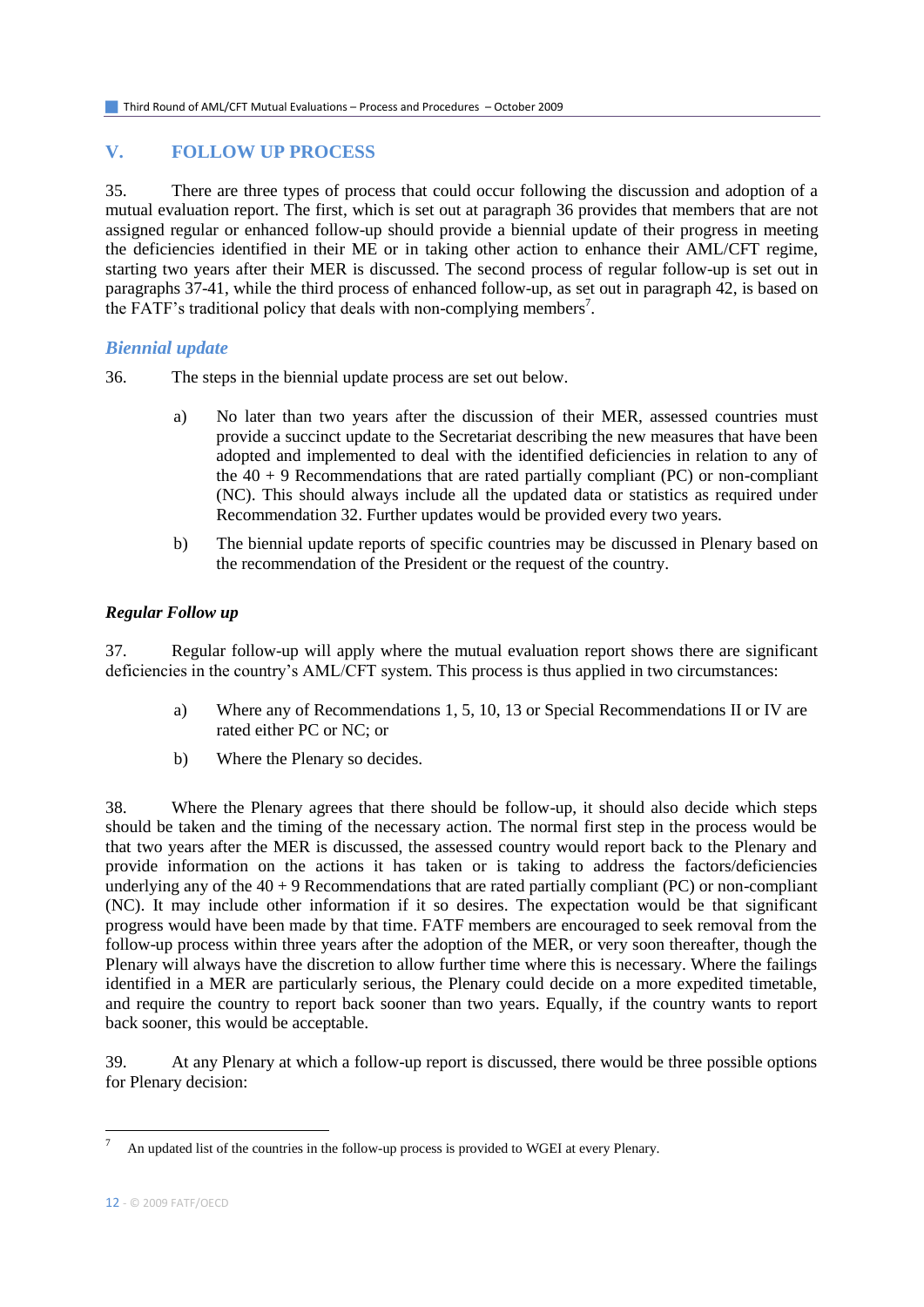- (a) The country has not taken satisfactory steps to deal with the identified deficiencies the Plenary could then decide to move to one of the other steps in the process (see paragraph 42 below), or could seek follow-up reports at more regular intervals e.g. each Plenary.
- (b) The country has taken steps to deal with the deficiencies, and is making satisfactory progress, but needs further time before it could be considered for removal from the process – the Plenary could ask the country to provide a further report at a future Plenary.
- (c) The country has taken sufficient action to be considered for removal from the process to have taken sufficient action in the opinion of the Plenary, it is necessary that the country has an effective AML/CFT system in force, under which the country has implemented the following Recommendations at a level essentially equivalent to a C or LC, taking into consideration that there would be no re-rating:
	- money laundering and terrorist financing offences (R.1 & SR.II);
	- freezing and confiscation (R.3 and SR.III);
	- financial institution secrecy  $(R.4)$  and customer due diligence  $(R.5)$ ;
	- record-keeping  $(R.10)$ ;

l

- suspicious transaction reporting and the FIU (R.13, 26  $\&$  SR.IV);
- financial sector supervision  $(R.23)$ ; and
- $\bullet$  international co-operation (R.35, 36 and 40; and SR.I & V).

Plenary should however retain some limited flexibility with regard to those Recommendations listed above that are not core Recommendations <sup>8</sup> if substantial progress has also been made on the overall set of Recommendations that have been rated PC or NC.

40. The Plenary will discuss the reports that warrant its attention and where a real decision needs to be made, namely reports that fall under paragraphs 39(a) or (c) above, or where a country is subject to enhanced follow up. Routine interim follow-up reports will not as a matter of course be discussed by the Plenary, but will be available as an information paper. The assessed country will provide a short interim follow-up report to the Secretariat setting out the remedial action it has taken and a proposal on the FATF Plenary meeting at which it would wish to report back. Where the Secretariat felt that a country had failed to make adequate progress, the Secretariat would prepare a short summary paper and raise the issue in the Plenary, and Plenary would have a discussion on whether a more expedited follow-up or another approach should be taken. If the Secretariat did not have concerns about the progress made, then the country's interim report would be provided as an information item to WGEI. If no issues are raised in WGEI, then the WGEI co-chairs report would contain a short proposal to the Plenary on when the country would wish to next report back, which could be agreed as part of the normal process.

41. Under paragraph 39(c) the process for consideration of an application to move from regular follow-up to biennial updates would be as follows. The country would indicate to the Secretariat no later than the Plenary before the one at which its application is made that it had in its view met the criteria set out above for removal. In making and assessing the merits of the application the country should work in close collaboration with the Secretariat. The country would provide a full report, and all

The core Recommendations as defined in the FATF procedures are R. 1, SR II, R. 5, R. 10, R. 13 and SR IV.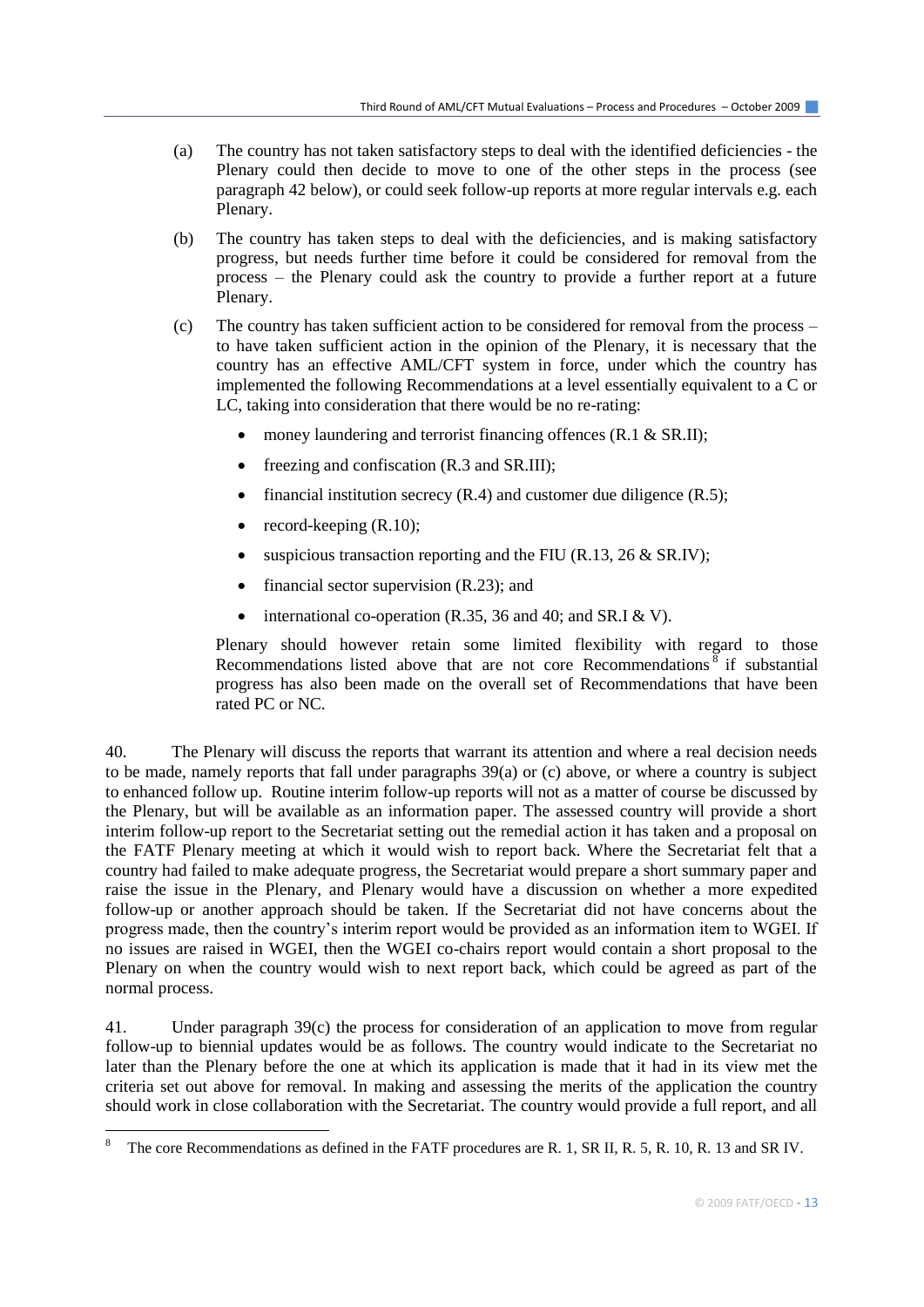necessary laws, regulations and other information, including relevant data and information for assessing effectiveness, at least four months before the Plenary at which it would seek to be removed from regular follow-up. The Secretariat would then prepare a more detailed analysis of the progress made by the country for the following Plenary. This report would analyse the actions taken by the country to resolve the deficiencies/factors underlying each of the above Recommendations that was rated PC or NC, and would indicate the extent to which the deficiencies had been resolved, and indicate for each relevant Recommendation whether it believed sufficient action had been taken. In assessing whether sufficient progress had been made, effectiveness would be taken into account to the extent possible. The exercise would be in the nature of a paper based "desk review". In preparing the detailed analysis, the Secretariat could consult the original assessors, where they are available. The detailed analysis should be provided to the country for its comments before it is sent to delegations. In addition, the Secretariat will organise a face-to-face or otherwise a teleconference with the country if the country or the Secretariat itself so requests. In the final version of the follow-up report and if necessary, the country will be given the opportunity to respond to the findings of the follow-up in a concise and focused manner (in a format of an extra section at the end of the follow-up report).

#### *Enhanced Follow up*

42. The additional, graduated steps in the enhanced follow–up policy for third round mutual evaluations are:

- a) A letter could be sent from the FATF President to the relevant minister(s) in the member jurisdiction drawing attention to the non compliance with the FATF Recommendations.
- b) A high-level mission would be arranged to the member jurisdiction to reinforce this message. This mission would meet with Ministers and senior officials.
- c) In the context of the application of Recommendation 21 by its members, issuing a formal FATF statement to the effect that the member jurisdiction is insufficiently in compliance with the FATF Recommendations, and recommending appropriate action, and considering whether additional counter-measures are required.
- d) Suspending the jurisdiction's membership of the FATF until the Recommendations have been implemented.
- e) Terminate the membership of the jurisdiction.

43. The FATF publication policy would apply to actions taken under the FATF's follow-up policy, and appropriate details of any follow-up action and the result of that action would be published. As regards biennial updates and interim follow-up reports, if requested by the country, a link will be provided from the FATF website to a website of the country on which it can place the biennial update or interim follow up report and any other information relevant to the actions it is taking to enhance its AML/CFT system. As regards the detailed analysis report prepared at the time the country is removed from the follow-up process, this will be placed on the FATF website with the following introductory statement:

"This report provides an overview of the measures that [*the country*] has taken to address the major deficiencies relating to Recommendations rated NC or PC since its last mutual evaluation. The progress shown indicates that sufficient action has been taken to address those major deficiencies, and in particular those related to Recommendation(s) [*state Recommendation applicable*]. It should be noted that the original rating does not take into account the subsequent progress made by the country."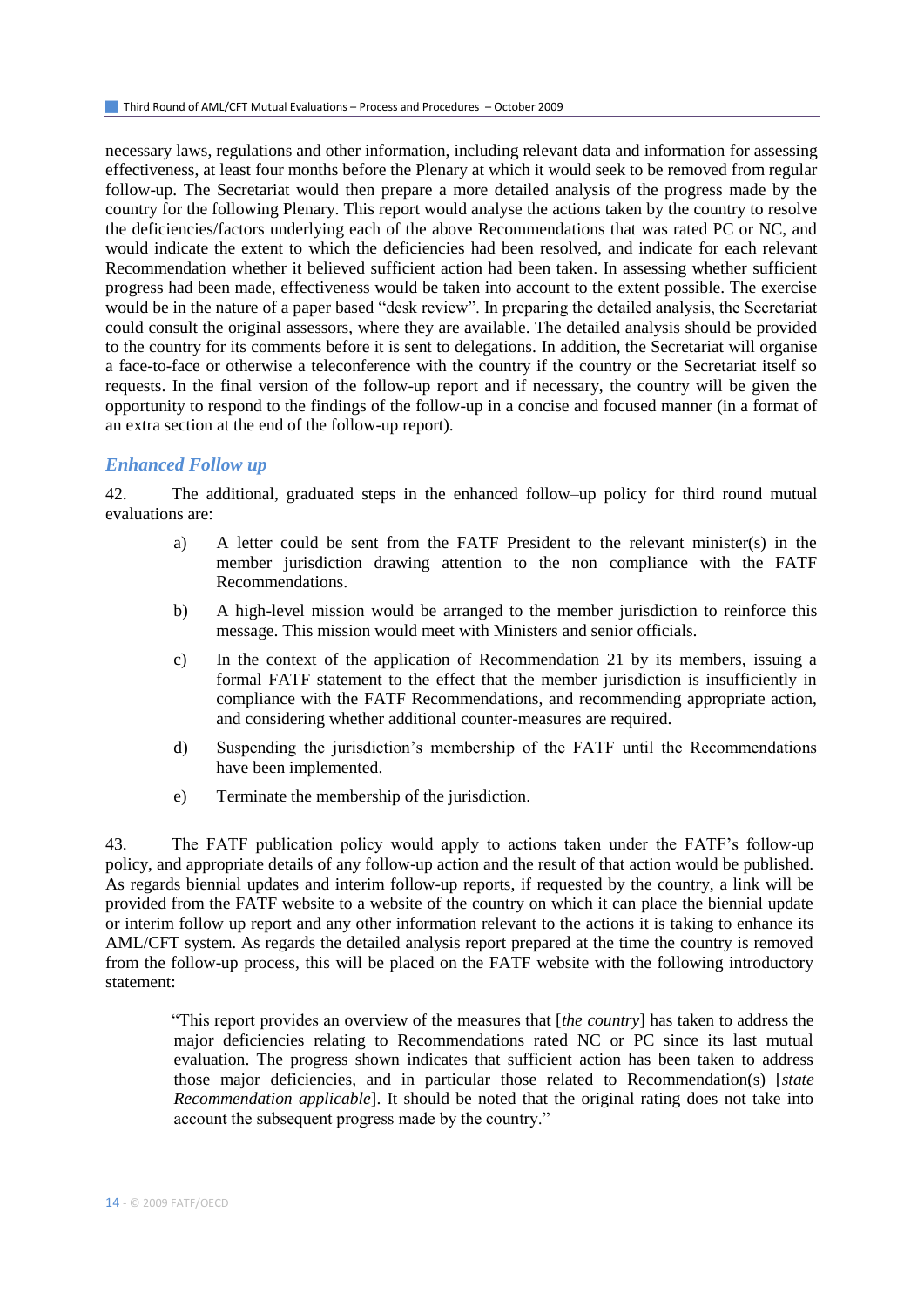#### **Evaluations of New Members**

44. Where a potential new member undergoes a first mutual evaluation in order to assess whether it meets the criteria for FATF membership, the procedures laid out in sections I to IV of these procedures will apply. If the criteria for membership are met, and the country is admitted as an FATF member, but deficiencies are identified in the country's AML/CFT system, the Plenary may apply any of the aspects of the FATF's follow up policy (biennial update or follow up) as it sees fit.

#### **Joint mutual evaluations with FSRBs**

#### *General Policy*

45. The FATF's policy is that FATF members that are also members of an FSRB will undergo a joint evaluation by both bodies. Generally, the FATF will be the principal organiser, and will provide three assessors, while one or two assessors could be provided by the participating FSRBs. Both the FATF and the FSRB Secretariats would participate. The first discussion of the MER should take place in the FATF, unless exceptional circumstances arise<sup>9</sup>. The process for joint evaluations would be the same as for FATF evaluations, except that consideration may need to be given to the timing of publication, if the MER is still to be discussed in the FSRB.

46. The FATF procedures for preparing the draft MER would be the same as for a normal FATF mutual evaluation, with the report being discussed and finalised in the FATF Plenary. This process already allows for considerable FSRB input into the exercise, since an FSRB expert and the FSRB Secretariat participate at every step of the process. Moreover, the draft report is shared with the FSRB and its members. However, greater FSRB input into the final part of the mutual evaluation procedure could strengthen the ties and joint work with FSRBs. On the basis that the FSRB allows reciprocal participation in mutual evaluation discussions for FATF members, the following additional steps are added to the evaluation process for joint evaluations:

- a) FSRBs would be given a specific opportunity to intervene during the Plenary discussion of the MER;
- b) All the FATF assessors on the assessment team are encouraged to attend the FSRB Plenary at which the joint evaluation report is considered, and at least one FATF assessor should attend the FSRB Plenary.
- c) In the exceptional case where a report was agreed within FATF but subsequently the FSRB identified major difficulties with the text of the report, then the FSRB Secretariat would advise the FATF Secretariat of the issues, and the issues could be discussed at the following FATF Plenary.

#### *GCC member states*

 $\overline{a}$ 

47. The member states of the Gulf Cooperation Council hold a unique position in FATF, since they are not FATF members in their own right, but are part of the FATF through the GCC's full membership in FATF. Between 2000 and 2004, the FATF conducted joint FATF/GCC evaluations for all GCC member states, and those reports were prepared and discussed in the FATF Plenary in the same

<sup>9</sup> For example, in most joint evaluations there will only be a small delay between the FATF and the FSRB Plenaries. However, it could be that the FSRB might hold its annual Plenary shortly before the FATF Plenary. In that situation, in order to avoid a long delay before the FSRB discusses the MER, it might be possible to have the FSRB discuss the MER first, and the report dealt with, subject to any discussion and changes that are agreed within FATF.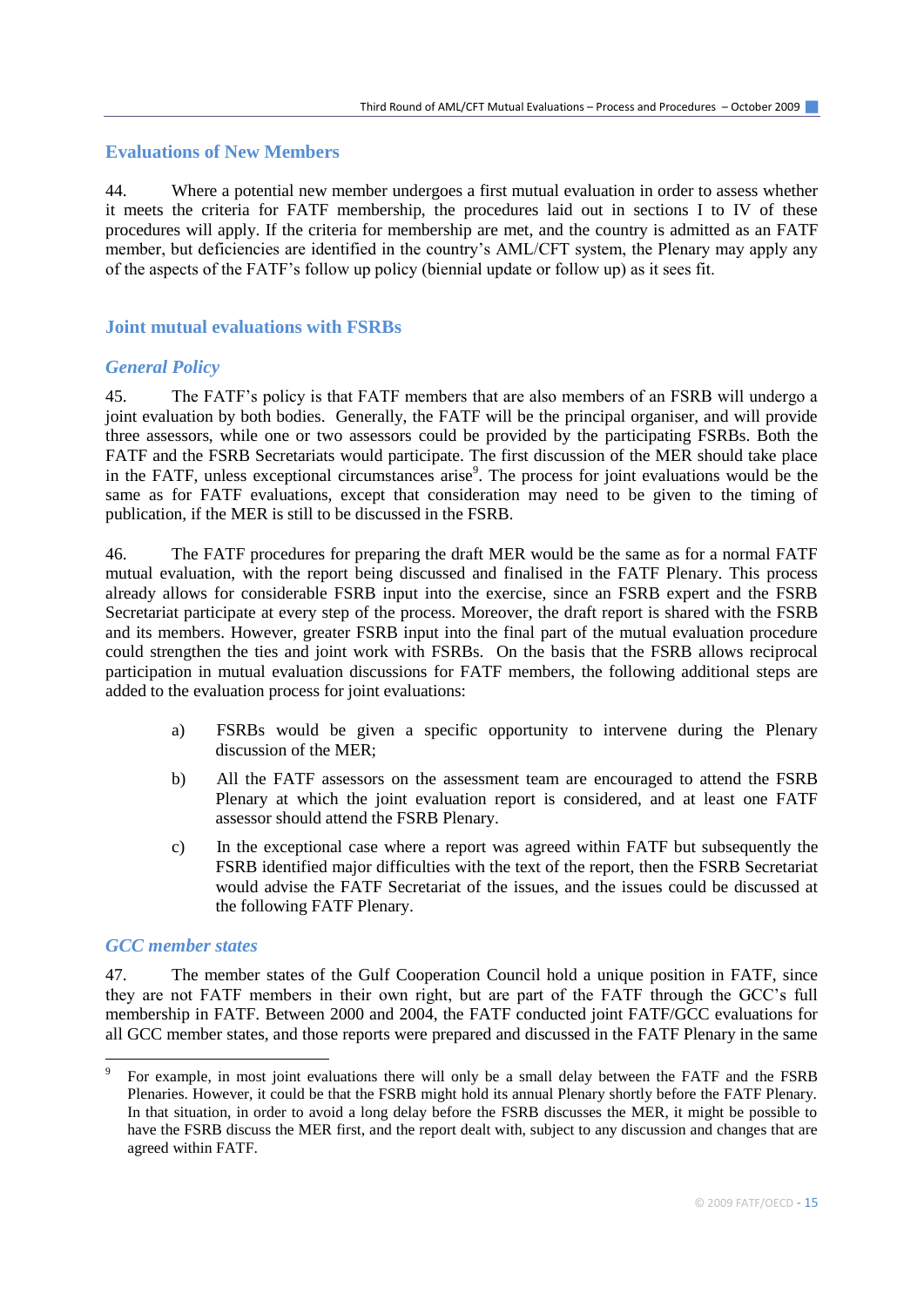manner as all other FATF MER. The six GCC member states (Bahrain, Kuwait, Oman, Qatar, Saudi Arabia, and United Arab Emirates) are founding members of MENAFATF.

48. Following the creation of MENAFATF, the evaluations/assessments of the six GCC states will be conducted as joint FATF/MENAFATF evaluations, with MENAFATF taking the lead in organizing the evaluations. The evaluations will be conducted on the following basis:

- a) MENAFATF will take primary responsibility for scheduling the evaluations in accordance with its evaluation schedule. The FATF and MENAFATF Secretariats will consult closely on the timing of the on-site visit and the respective Plenary discussions, to ensure there are mutually agreed dates;
- b) FATF and MENAFATF will each provide at least two assessors, and respectively at least one Secretariat member. The assessors will make themselves available for discussions of the report in both FATF and MENAFATF Plenary meetings;
- c) MENAFATF procedures for mutual evaluations will be used for the joint evaluation process, and although Arabic is the normal official language for MENAFATF evaluations, joint evaluations between FATF and FSRBs are conducted in a common official language of the two groups. On this basis, the joint FATF/MENAFATF evaluations will be conducted in English, with MENAFATF taking such action as it deems appropriate regarding an Arabic translation;
- d) The MER will be discussed first in the MENAFATF Plenary and then in the immediately following FATF Plenary;
- e) In sufficient time prior to the MENAFATF Plenary, the FATF Secretariat will distribute the draft MER to all FATF members and observers. FATF members and observers are encouraged to provide comments. Any comments received will be provided to the MENAFATF Secretariat and those comments and other issues may be raised by the FATF Secretariat or FATF members that are present during the discussion of the report in the MENAFATF Plenary;
- f) The MENAFATF Secretariat will forward the agreed report to the FATF Secretariat in sufficient time that it can be distributed to FATF members and observers at least 4 weeks prior to the next FATF Plenary, and the normal FATF procedures would apply thereafter;
- g) Following the discussion and final adoption of the report in the FATF Plenary, the FATF publication policy will apply and the FATF and MENAFATF Secretariats will agree a date for publication of the MER;
- h) MENAFATF will be in charge of any follow up action that may be required, and will regularly inform FATF about any follow up action it is taking in relation to GCC member states.

49. Where MENAFATF agrees that the assessment of a GCC state can be done by an IFI (in a similar manner to that described in section VIII below), then the draft report prepared by the IFI shall be subject to the procedures described in paragraph 47(d)-(h) above.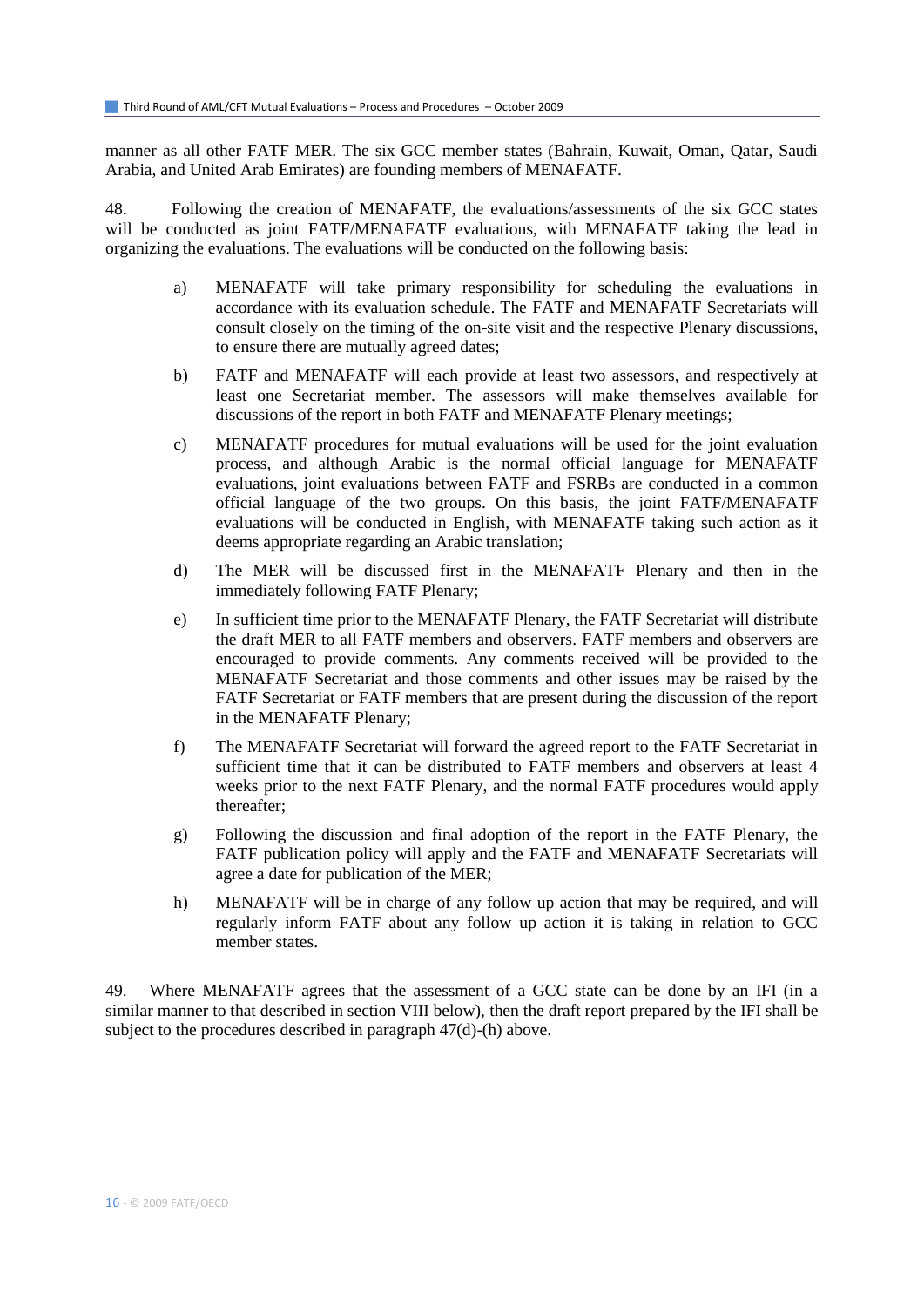#### **Assessments of FATF members by the IFIs**

50. The FATF is responsible for the mutual evaluation process for all its members without exception, and there is a presumption that the FATF will conduct the mutual evaluations<sup>10</sup> of all FATF members as part of this process. That presumption can only be overridden at the discretion of the FATF Plenary on a case by case basis.

51. Periodically the IMF/World Bank may advise FATF on a timely basis of their willingness to conduct AML/CFT assessments of a limited number of FATF member(s) consistent with their FSAP schedule. At the Plenary the FATF will consider this advice and decide which FATF members, if any, will be assessed by the IMF or World Bank. Only members that wish to have an IFI assessment could be considered in this way. For the purposes of mutual evaluations the FATF Plenary has discretion as to the number of FATF member assessments that could be conducted by the IFIs. There should be flexibility about the annual number of such assessments, but the expectation is that there would be five to six during the third round of mutual evaluations.

52. Where the IMF or World Bank conduct an AML/CFT assessment of an FATF member as part of the mutual evaluation process, the outline of the procedures whereby such assessments are to be considered is as follows:

- Bank/Fund staff will send the draft detailed assessment report (DAR) and ROSC of the FATF member to the FATF Secretariat for transmission to FATF delegations within the timeframes that are established under FATF mutual evaluation procedures (see Annex 1).
- The timing for the finalisation of the DAR and ROSC would depend on the scheduling of the Article IV and Executive Board discussion. Draft DAR and ROSCs would be provided to the FATF in advance of the Executive Board discussion in a normal case. However, there may be exceptional cases where the IFIs would need to complete the DAR/ROSC at short notice and without FATF Plenary review. In these situations, the IFIs would enter into a dialogue with FATF to explore ways to include these reports in the mutual evaluation process. If agreement cannot be reached then the FATF will need to consider whether the assessment can be accepted as a mutual evaluation.
- $\bullet$  The assessors<sup>11</sup> would be available at FATF Plenaries to present the report and ROSC and to respond to questions, as part of the FATF mutual evaluation process.
- In the case of a draft DAR and ROSC, Bank/Fund assessors should take account of the views expressed by FATF members and make modifications to the DAR and ROSC as appropriate. Bank/Fund assessors would nonetheless retain ultimate responsibility for the contents of the Bank/Fund report and ROSC.
- Significant policy issues with respect to analysis, ratings or recommendations that arose in the course of discussions of a Bank/Fund report could be reviewed by the FATF.
- The mutual evaluation report and the FATF executive summary would be the responsibility of the FATF<sup>12</sup>. The executive summary would be based largely on the draft ROSC, modified as necessary to suit the purposes of the FATF.

l

<sup>&</sup>lt;sup>10</sup> Including any follow up that may be required.

<sup>11</sup> Normally the whole AML/CFT assessment team, including the team leader, will be present, though it is recognised that in exceptional cases, it may not be possible for an assessor to be present.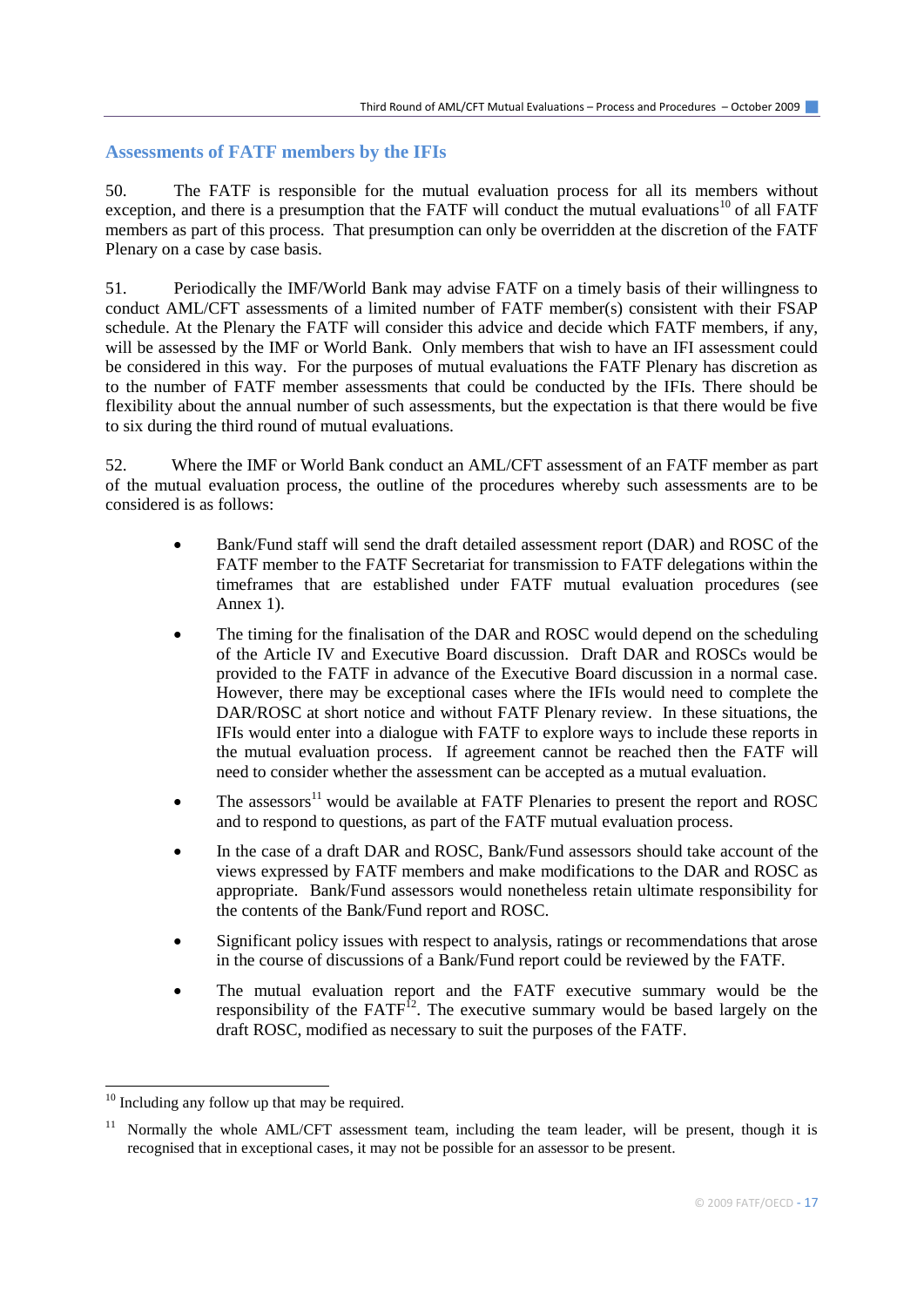The FATF Plenary will in any case have to approve an IFI assessment of an FATF member for it to be approved as a mutual evaluation.

As part of any review of its mutual evaluation processes and procedures, the FATF may review the process outlined above to ensure that it is working effectively and efficiently.

53. Where the IFIs conduct an assessment of an FATF member, the ROSC that is prepared by the IFIs should, in addition to any other text that is normally included for the ROSC, also contain the following text:

"The views expressed in this document are those of the assessment team and have been discussed [and adopted] by the FATF in the context of the FATF's discussion of the report on [*Country*], but do not necessarily reflect the views of the government of [*Country*] or the Boards of the IMF or World Bank. It was based on information available at the time it was completed on *(date)*"

#### **Co-ordination with the FSAP process**

54. The basic products of the evaluation process are the MER, the executive summary and the ROSC (which is virtually identical to the executive summary). The ROSC is included in the FSSA reports issued by the IMF, which may be published<sup>13</sup>. FATF members may choose to participate in the IMF-World Bank FSAP process, and the product of that process is an IMF Financial System Stability Assessment (FSSA) or a stand-alone assessment, or a World Bank FSA. As concerns AML/CFT work, FSSA reports are in two parts: part I - an overview of financial sector issues (1/2-1 page summary/key findings on AML/CFT), part II - Reports on Observance of Standards and Codes (ROSCs). Where members have decided that they will participate in the FSAP process, combined with an FATF mutual evaluation, they should co-ordinate with the FATF Secretariat and IFI staff on the timing of the FSAP and the mutual evaluation at the earliest possible date.

55. The process regarding ROSCs is as follows. The draft ROSC is agreed by the country and the assessors, and the ROSC is sent to the IMF for its "proforma review". This review entails the Fund reviewing the mutual evaluation report and the ROSC and checking to see if the summary fairly reflects the contents of the MER. No judgment is made regarding the factual findings or the substance of the MER conclusions, rather the IMF reviews consistency between the MER and the summary. It then provides its comments at least one week before the Plenary, which the assessment team and country are free to accept or not. Following the Plenary, the ROSC is finalized and provided to the Fund. As a general rule, the ROSC (including the tables and authorities comments) should not exceed 15 pages. The assessed country may provide comments on the ROSC, which will be added at the end of that document.

 $\overline{a}$ 

<sup>12</sup> The MER and executive summary would be treated in the same way as if the FATF had conducted the evaluation, and the applicable procedures would be the same when appropriate e.g. Plenary discussion, followup, publication etc.

<sup>13</sup> A fuller description of the IFI documentation used in the FSAP/OFC programmes is set out in FATF-XV.PLEN/49.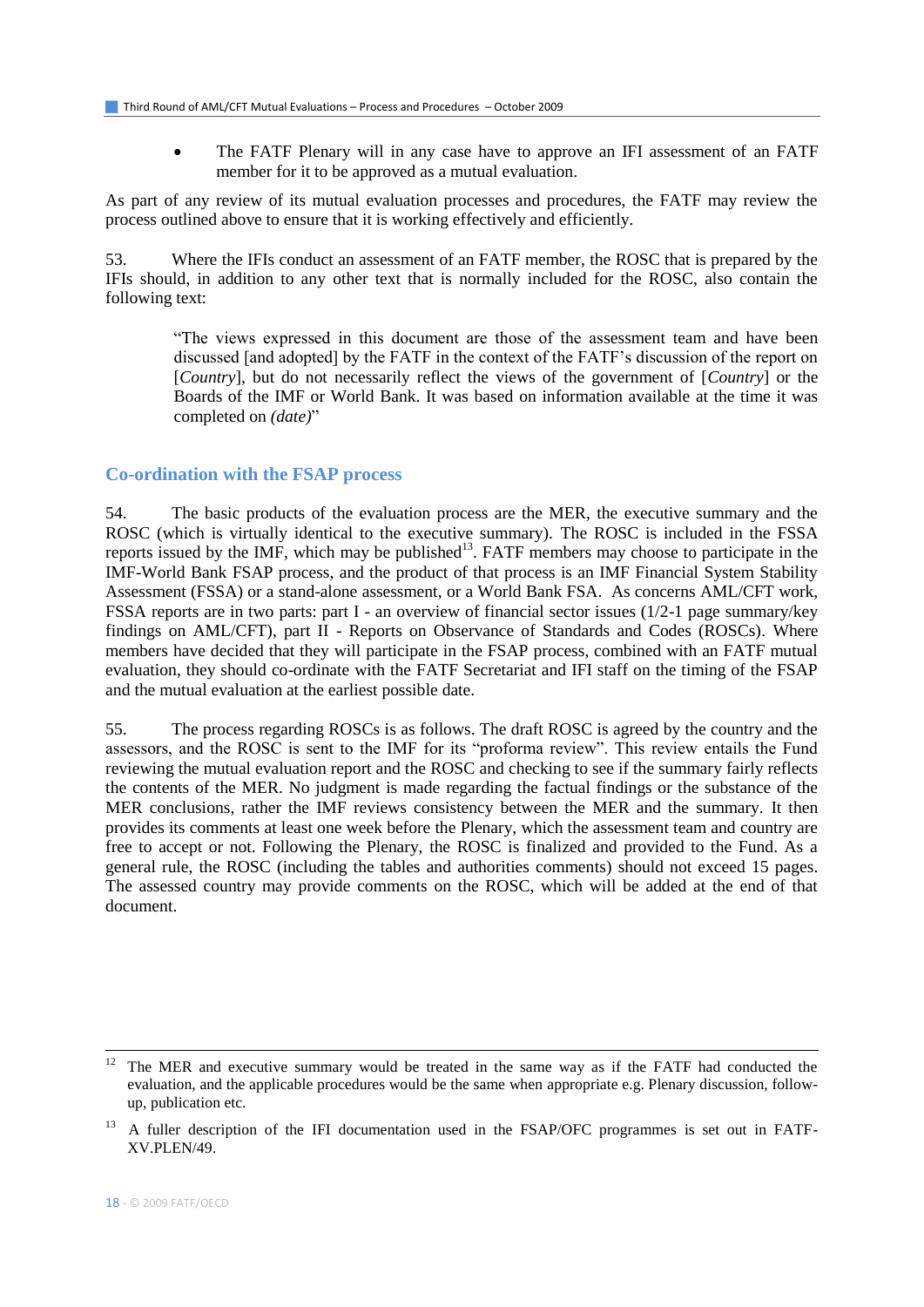56. In order to prevent duplication of work and to ensure consistency, the substantive text of the ROSC will be the same as that of the Executive Summary. The proforma changes that need to be added to the text of a ROSC would be as follows:

Adding a formal paragraph at the beginning:

"This Report on the Observance of Standards and Codes for the *FATF 40 Recommendations and 9 Special Recommendations on Anti-Money Laundering and Combating the Financing of Terrorism* was prepared by the Financial Action Task Force. The report provides a summary of the AML/CFT measures in place in [*Country*] as at [*date*], the level of compliance with the FATF 40+9 Recommendations, and contains recommendations on how the AML/CFT system could be strengthened. The views expressed in this document have been agreed by the FATF and [*Country*], but do not necessarily reflect the views of the Boards of the IMF or World Bank."

Adding table 2 of the MER.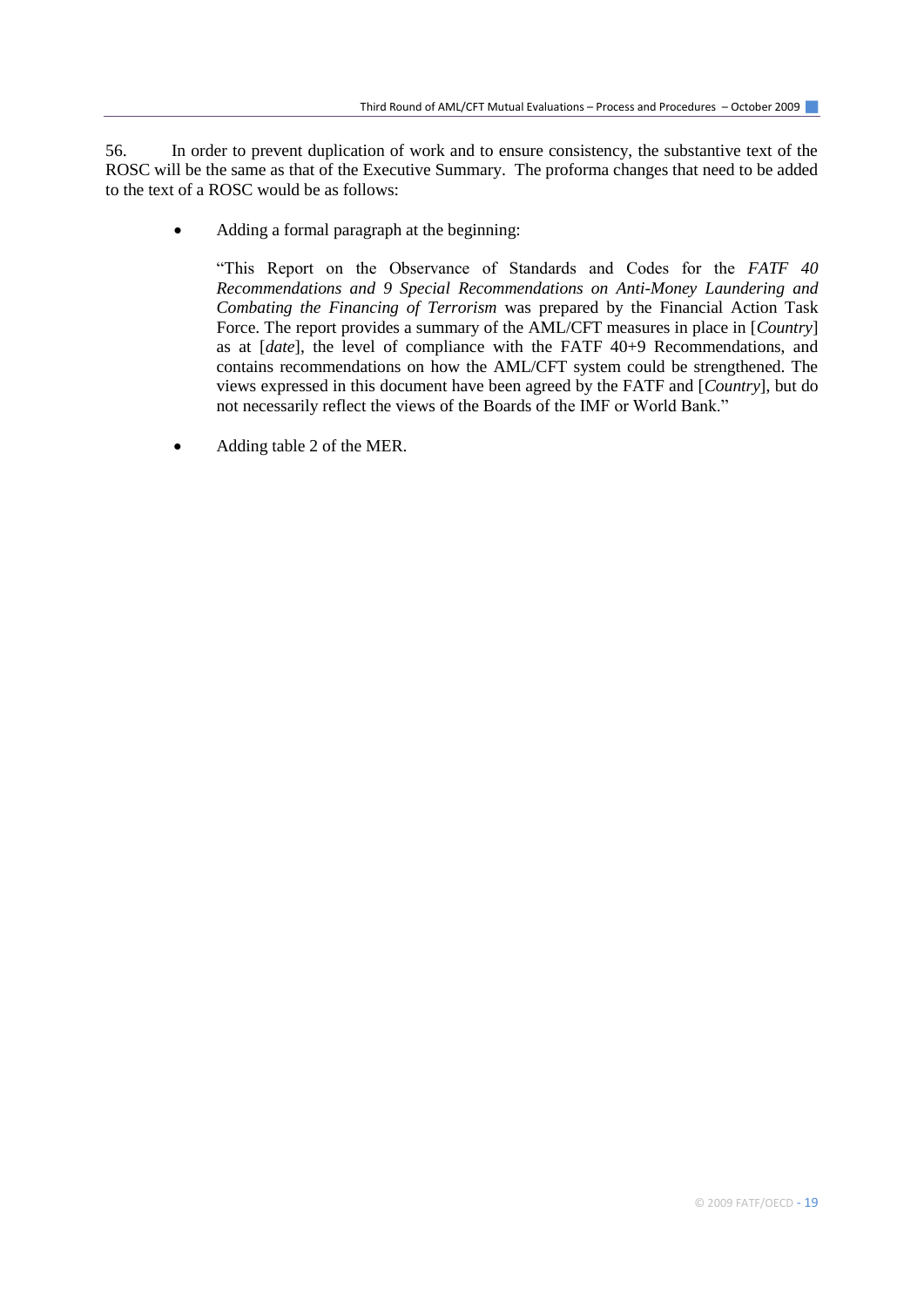#### **ANNEX 1**

#### **OUTLINE SCHEDULE FOR THE FATF MUTUAL EVALUATION PROCESS**

The overall process for an evaluation from the time of the on-site visit to the discussion of the report in the Plenary is expected to take about 6-7 months.

| <b>DATE</b>                                           | <b>WEEK</b> | <b>ACTION TO BE TAKEN</b>                                                                                                                                                                                                                                                                                                                                                                                                                                                                                                                                    |  |  |
|-------------------------------------------------------|-------------|--------------------------------------------------------------------------------------------------------------------------------------------------------------------------------------------------------------------------------------------------------------------------------------------------------------------------------------------------------------------------------------------------------------------------------------------------------------------------------------------------------------------------------------------------------------|--|--|
| <b>Before the on-site visit</b>                       |             |                                                                                                                                                                                                                                                                                                                                                                                                                                                                                                                                                              |  |  |
| As soon as possible                                   |             | Agree date for on-site visit and for Plenary discussion of mutual<br>evaluation report. Country to advise Secretariat about the official<br>language (English or French) to be used for the evaluation.                                                                                                                                                                                                                                                                                                                                                      |  |  |
| At least 2 months<br>before the on-site<br>visit      | $-8$        | 1. Response to questionnaire together with copies of all relevant laws,<br>regulations and other documents (in the original language and the<br>language of the evaluation) returned to Secretariat (in electronic form).<br>The Secretariat will forward these documents to the assessors and any<br>FATF-style regional body (FSRB) expert participating in the evaluation.<br>2. Secretariat to send e-mail to FATF members and FSRBs (if reciprocity)<br>regarding their experiences concerning international co-operation with the<br>assessed country. |  |  |
| At least 1 month<br>before the on-site<br>visit       | $-4$        | 1. Examined country to provide draft programme for on-site visit to the<br>Secretariat. Secretariat, assessors and country to finalise programme.<br>2. Where necessary, Secretariat to send supplementary questionnaire to<br>examined country.                                                                                                                                                                                                                                                                                                             |  |  |
| At least 3 weeks<br>before the on-site<br>visit       | $-3$        | President/Secretariat to advise examined country of the FATF assessors<br>and FATF Secretariat, and any FSRB representatives                                                                                                                                                                                                                                                                                                                                                                                                                                 |  |  |
| No later than 1<br>week prior to the<br>on-site visit | $-1$        | 1. Secretariat to provide FATF assessors and any FSRB representatives<br>with an outline of the mutual evaluation report (MER) based on the<br>material received from the country.<br>2. Country to provide response to supplementary questionnaire (if any).<br>3. Final date by which FATF members and FSRBs provide information<br>on their international co-operation experiences with the assessed country.<br>The information is provided to the assessment team and the assessed<br>country.                                                          |  |  |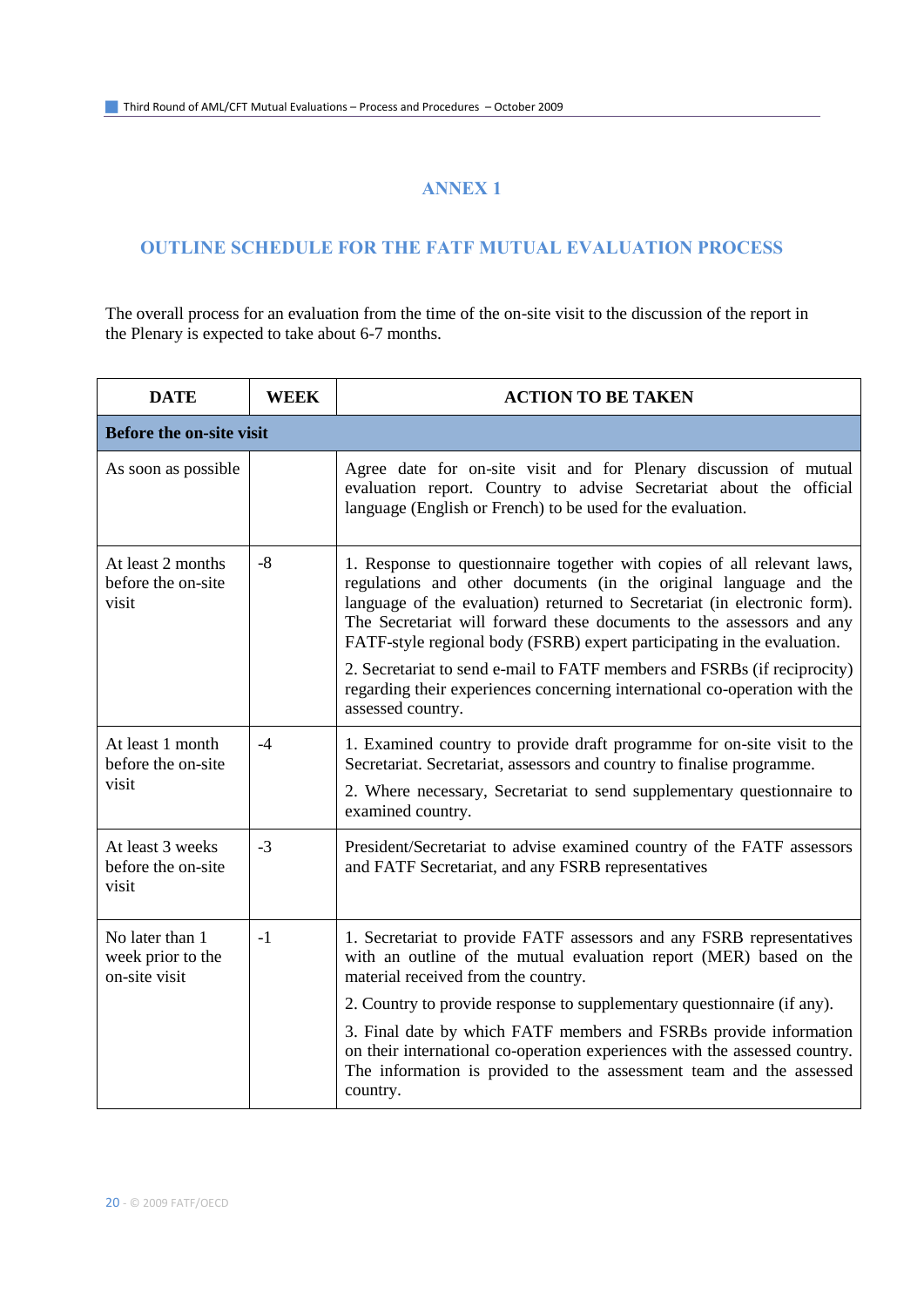| <b>ON-SITE VISIT</b>                                                                           |                                                                                                                                                                                                                                                                                                                                                     |                                                                                                                                                                                                                                                               |  |  |
|------------------------------------------------------------------------------------------------|-----------------------------------------------------------------------------------------------------------------------------------------------------------------------------------------------------------------------------------------------------------------------------------------------------------------------------------------------------|---------------------------------------------------------------------------------------------------------------------------------------------------------------------------------------------------------------------------------------------------------------|--|--|
| First half day                                                                                 | $\mathbf{0}$                                                                                                                                                                                                                                                                                                                                        | Assessors and Secretariat to discuss draft outline report and issues<br>relevant to the mutual evaluation.                                                                                                                                                    |  |  |
| Up to 8 days                                                                                   | $\mathbf{0}$                                                                                                                                                                                                                                                                                                                                        | Meetings with all government and private sector bodies                                                                                                                                                                                                        |  |  |
| Next 1-2 days                                                                                  | $\mathbf{0}$                                                                                                                                                                                                                                                                                                                                        | Assessors and Secretariat to work on draft MER, and prepare draft where<br>all major issues and recommendations are noted, as well as ratings given.                                                                                                          |  |  |
| After the on-site visit                                                                        |                                                                                                                                                                                                                                                                                                                                                     |                                                                                                                                                                                                                                                               |  |  |
| Within 3 weeks of<br>on-site visit                                                             | 3                                                                                                                                                                                                                                                                                                                                                   | Assessors to provide Secretariat with written report on any additional<br>findings                                                                                                                                                                            |  |  |
| Within 5 weeks<br>following receipt<br>of last assessor's<br>report (8 weeks<br>after on-site) | 8                                                                                                                                                                                                                                                                                                                                                   | Secretariat to prepare draft MER to send to assessors for their comments                                                                                                                                                                                      |  |  |
| Within 2 weeks of<br>receipt of draft<br>report                                                | 10                                                                                                                                                                                                                                                                                                                                                  | Assessors provide comments on the draft MER to the Secretariat and<br>other assessors                                                                                                                                                                         |  |  |
| Within 1 week of<br>receipt of last<br>examiner's<br>comments                                  | 11                                                                                                                                                                                                                                                                                                                                                  | Revised draft report sent to country for comment                                                                                                                                                                                                              |  |  |
|                                                                                                | 12                                                                                                                                                                                                                                                                                                                                                  | Secretariat to send Executive Summary of MER to assessors                                                                                                                                                                                                     |  |  |
| Within 5 weeks of<br>country receiving<br>draft report                                         | 16                                                                                                                                                                                                                                                                                                                                                  | 1. Comments from country sent to Secretariat and forwarded to assessors.<br>2. Assessors provide comments on the Executive Summary, which is sent<br>to the country, along with draft ROSC (ROSC is same text as summary,<br>with pro-forma paragraphs added) |  |  |
| Within 2 weeks of<br>receipt of country<br>comments                                            | 18                                                                                                                                                                                                                                                                                                                                                  | 1. Assessors advise on country comments and first draft report prepared<br>and sent to country and assessors.<br>2. Comments from country on the Executive Summary and ROSC sent to<br>Secretariat, and Secretariat makes changes as appropriate.             |  |  |
| Minimum $-10$<br>weeks before the<br>Plenary                                                   | Secretariat requests delegations to advise of names of experts interested in<br>participating in the ERG for the Plenary.                                                                                                                                                                                                                           |                                                                                                                                                                                                                                                               |  |  |
| Minimum - 7<br>weeks before the<br>Plenary                                                     | Where requested by the assessed country, the assessment team (including Secretariat)<br>and the country meet by teleconference and/or face to face to further discuss the draft<br>report. At least one week prior to any further meeting the country must provide a $2nd$<br>set of comments and other material in writing to the assessment team. |                                                                                                                                                                                                                                                               |  |  |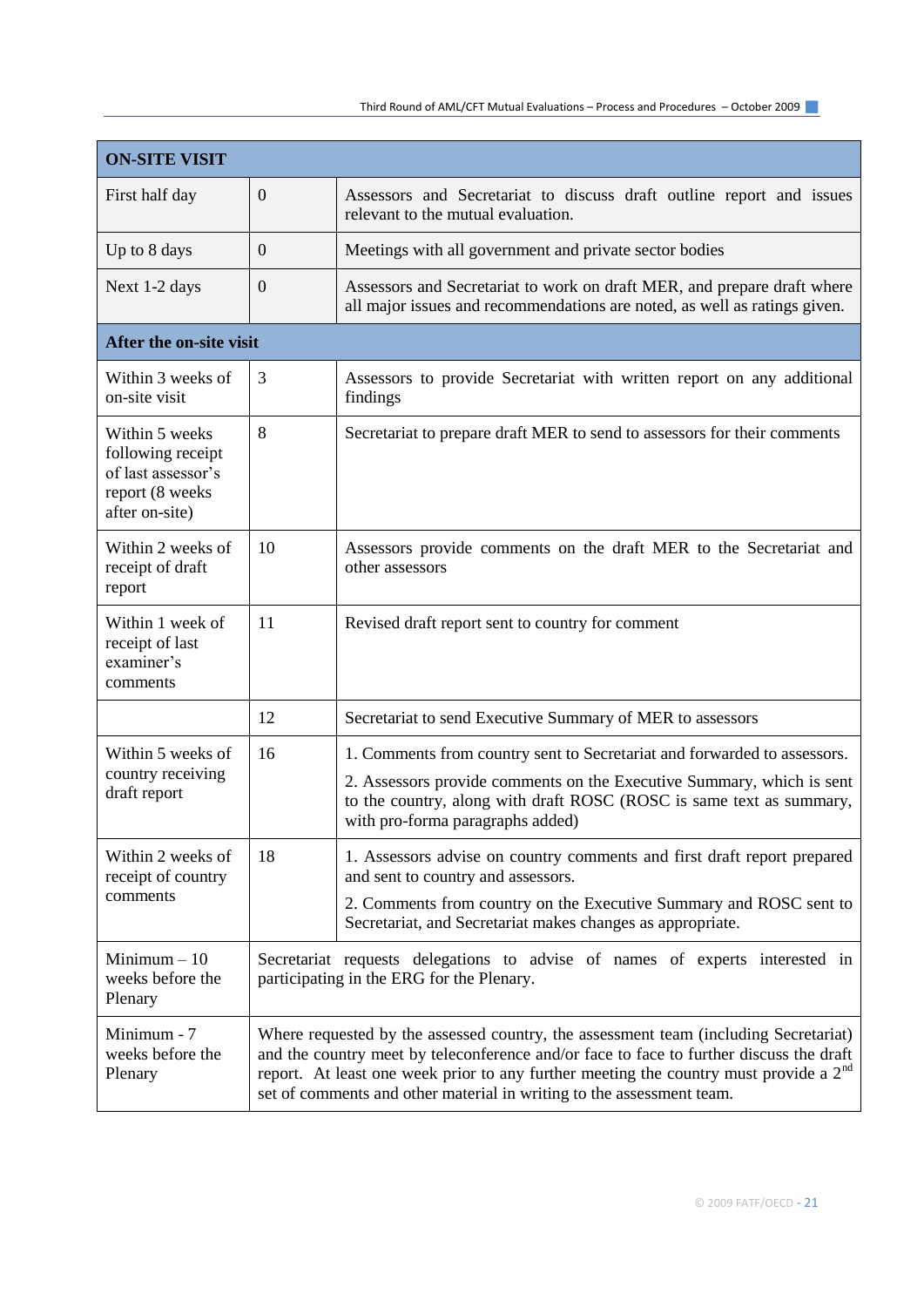| Minimum - 6<br>weeks before the<br>Plenary | Where the IFIs are conducting an assessment of an FATF member, the draft DAR to<br>be provided to the FATF Secretariat.                                                                                                                                                                                                                                        |  |  |  |
|--------------------------------------------|----------------------------------------------------------------------------------------------------------------------------------------------------------------------------------------------------------------------------------------------------------------------------------------------------------------------------------------------------------------|--|--|--|
| Minimum - 5<br>weeks before<br>Plenary     | Secretariat to draw up a list of interested experts that will participate in the ERG, and<br>will ensure that the ERG consists of experts from approximately 5 to 7 FATF<br>members <sup>14</sup> . Preferably, the ERG should consist of experts from different areas of<br>expertise.                                                                        |  |  |  |
| Minimum - 4<br>weeks before<br>Plenary     | 1. Secretariat sends draft report (MER or DAR), including summary, to all<br>delegations. The report will not be subject to further change before the Plenary<br>discussion, however the country and the assessment team may prepare an addendum<br>which contains minor corrections.                                                                          |  |  |  |
|                                            | 2. Secretariat sends draft ROSC to IMF for pro-forma review, with copy to country<br>and examiners.                                                                                                                                                                                                                                                            |  |  |  |
|                                            | 3. Secretariat requests countries to send written comments on the key issues raised in<br>the MER (2 weeks).                                                                                                                                                                                                                                                   |  |  |  |
| Minimum - 2<br>weeks before<br>Plenary     | Deadline for written comments on the draft report (MER and DAR) to be received<br>from delegations (including the prioritised issues of the assessed country).                                                                                                                                                                                                 |  |  |  |
| Minimum - 1 week<br>before Plenary         | 1. IMF provides comments after pro-forma review. These comments are provided to<br>the country and examiners.                                                                                                                                                                                                                                                  |  |  |  |
|                                            | 2. Secretariat to distribute a summary of the draft set of key issues to the ERG<br>members.                                                                                                                                                                                                                                                                   |  |  |  |
| <b>PLENARY WEEK</b>                        |                                                                                                                                                                                                                                                                                                                                                                |  |  |  |
| <b>Monday</b>                              | ERG meeting (representatives of FATF members, the assessed country, the Secretariat<br>and the assessment team <sup>15</sup> ) and discussion of written comments received and any other<br>key issues that ERG participants wish to raise. One of the WGEI co-chairs acts as<br>chair for the meeting. The Secretariat prepares a written report for Plenary. |  |  |  |
| <b>Wednesday or</b><br><b>Thursday</b>     | Main discussion of MER and Executive Summary -                                                                                                                                                                                                                                                                                                                 |  |  |  |
|                                            | 1. Assessment team introduces itself and briefly presents report (optional).                                                                                                                                                                                                                                                                                   |  |  |  |
|                                            | 2. Assessed country makes its opening statement.                                                                                                                                                                                                                                                                                                               |  |  |  |
|                                            | 3. The Plenary discusses:                                                                                                                                                                                                                                                                                                                                      |  |  |  |
|                                            | (a) the issues raised in the ERG report in sequential order (briefly presented by the<br>Secretariat).                                                                                                                                                                                                                                                         |  |  |  |
|                                            | (For joint evaluations with an FSRB, the FSRB should have a specific opportunity<br>to raise any issues it wishes to see discussed.)                                                                                                                                                                                                                           |  |  |  |
|                                            | (b) any other issues raised from the floor.                                                                                                                                                                                                                                                                                                                    |  |  |  |
|                                            | (c) the overall picture of the assessed country's AML/CFT regime, using as a focal                                                                                                                                                                                                                                                                             |  |  |  |

<sup>14</sup> Where appropriate an FSRB and/or IMF/World Bank representative could also participate in the ERG.

<sup>15</sup> In the case of a report prepared by the IMF/WB, the IMF/WB staff who have prepared the draft report should participate in this discussion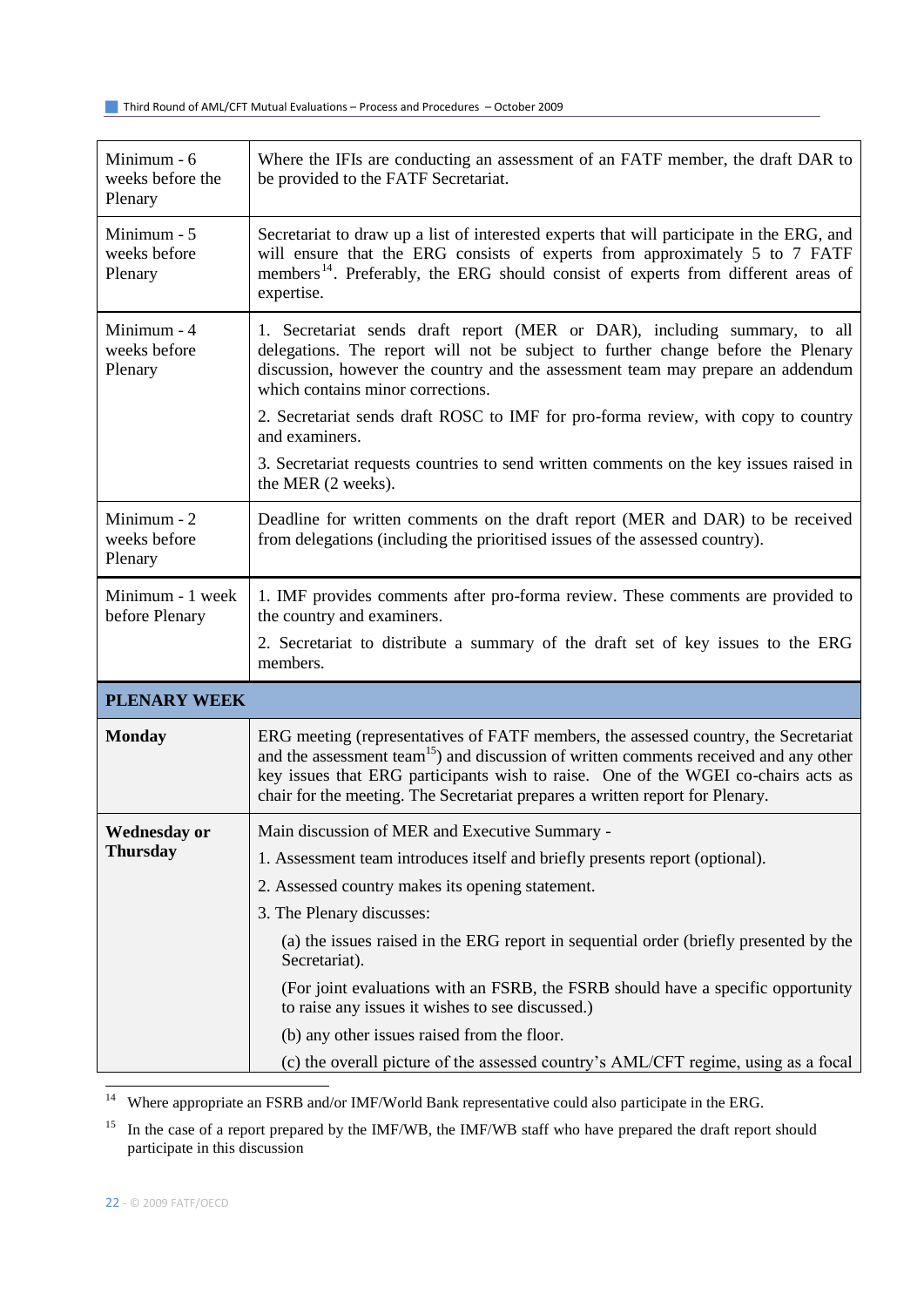Third Round of AML/CFT Mutual Evaluations – Process and Procedures – October 2009

|                                      | point the key findings in the Executive Summary.                                                                                                                                                                                                   |  |  |  |
|--------------------------------------|----------------------------------------------------------------------------------------------------------------------------------------------------------------------------------------------------------------------------------------------------|--|--|--|
|                                      | 4. The MER and the Executive Summary (including key findings) are agreed and<br>adopted. If MER and/or summary are not agreed, then assessors, country and<br>Secretariat must revise and prepare amendments to meet issues raised by the Plenary. |  |  |  |
|                                      | 5. Plenary to discuss when the country will provide a biennial update or follow up<br>report (as appropriate) and any additional follow up measures that may be required.                                                                          |  |  |  |
| <b>POST PLENARY</b>                  |                                                                                                                                                                                                                                                    |  |  |  |
| The week<br>following the<br>Plenary | 1. Secretariat prepares revised MER based on the agreed amendments and any<br>amendments made during the Plenary discussion, and sends to country.<br>2. The Executive Summary is agreed and made available for publication.                       |  |  |  |
| Within 3 weeks of<br>the Plenary     | 1. Country confirms report is accurate and/or advises of any consistency,<br>typographical or similar errors in MER.<br>2. MER to be published on FATF website.<br>3. Final version of ROSC sent to IFIs.                                          |  |  |  |
|                                      |                                                                                                                                                                                                                                                    |  |  |  |